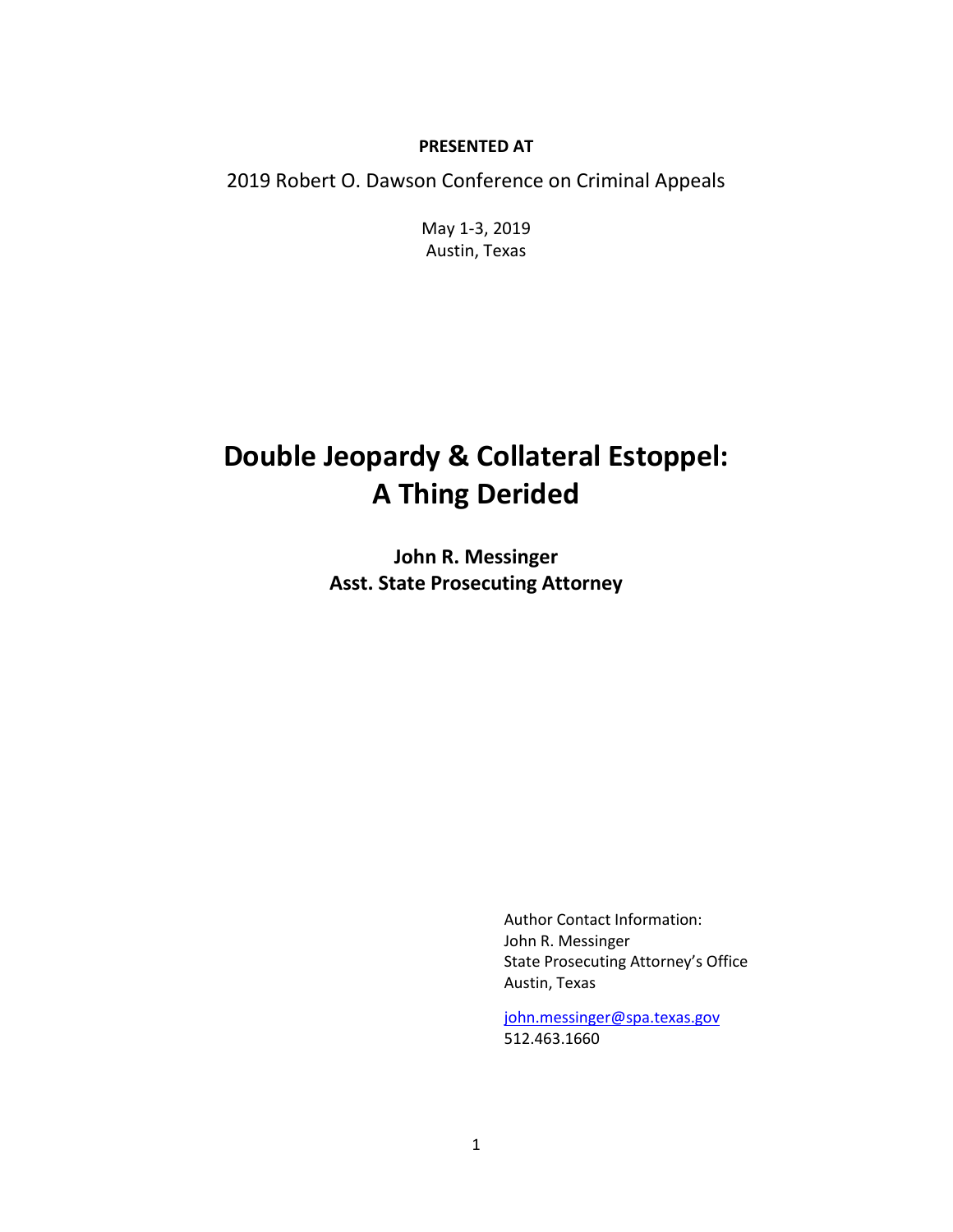"[N]or shall any person be subject for the same offence to be twice put in jeopardy of life or limb[.]"<sup>[1](#page-1-0)</sup>

The Double Jeopardy Clause of the Fifth Amendment to the United States Constitution (the Clause) is one of many ways the Bill of Rights reduces government oppression. Although it also protects from multiple punishments in a single trial, this paper focuses on the right to be free from successive trials. It begins with a brief discussion of this core right followed by an in-depth analysis of substantive jeopardy law, including when jeopardy attaches and terminates. The second half of the paper deals with issue preclusion, *i.e.*, the aspect of the Clause that applies when a successive trial is not actually for "the same offence."

# **I. What is the core right?**

The Clause had its origin in the three common-law pleas of *autrefois acquit*, *autrefois convict*, and pardon. "These three pleas prevented the retrial of a person who had previously been acquitted, convicted, or pardoned for the same offense."<sup>[2](#page-1-1)</sup> Despite its origins, the application of these pleas through the clause they spawned "has come to abound in often subtle distinctions which cannot by any means all be traced to the original three common-law pleas referred to above."[3](#page-1-2)

First, "[a]lthough the constitutional language, 'jeopardy of life or limb,' suggests proceedings in which only the most serious penalties can be imposed, the Clause has long been construed to mean something far broader than its literal language."[4](#page-1-3)

Second, and perhaps most important for the people affected, despite its explicit reference to punishment, "[t]he prohibition is not against being twice punished, but against being twice put in jeopardy[.]"<sup>[5](#page-1-4)</sup> The common law at the time of the founding distinguished the freedom from a second trial from the more basic freedom from a second punishment.<sup>[6](#page-1-5)</sup> While freedom from a second trial would prevent a second punishment, that was not the primary purpose of the Clause:

The underlying idea, one that is deeply ingrained in at least the Anglo-American system of jurisprudence, is that the State with all its resources and power should not be allowed to make repeated attempts to convict an individual for an alleged offense, thereby subjecting him to embarrassment, expense and ordeal and

<span id="page-1-1"></span><span id="page-1-0"></span><sup>1</sup> U.S. CONST. AMEND. V. 2 *U.S. v. Scott*, 437 U.S. 82, 87 (1978).

<span id="page-1-2"></span><sup>3</sup> *Id*. The Double Jeopardy Clause of the Texas Constitution, Art. I sec. 14, is interpreted the same. *See Ex parte Lewis*, 219 S.W.3d 335 (Tex. Crim. App. 2007) (overruling the only case interpreting it more expansively).

<span id="page-1-3"></span><sup>4</sup> *Breed v. Jones*, 421 U.S. 519, 528 (1975).

<span id="page-1-4"></span><sup>5</sup> *Ball v. U.S.*, 163 U.S. 662, 669 (1896).

<span id="page-1-5"></span><sup>6</sup> *Green v. U.S.*, 355 U.S. 184, 187 (1957). This protection from multiple punishments was later incorporated but is a function of legislative intent rather than pure constitutional prohibition. *Ervin v. State*, 991 S.W.2d 804, 814 (Tex. Crim. App. 1999). It is not the focus of this paper.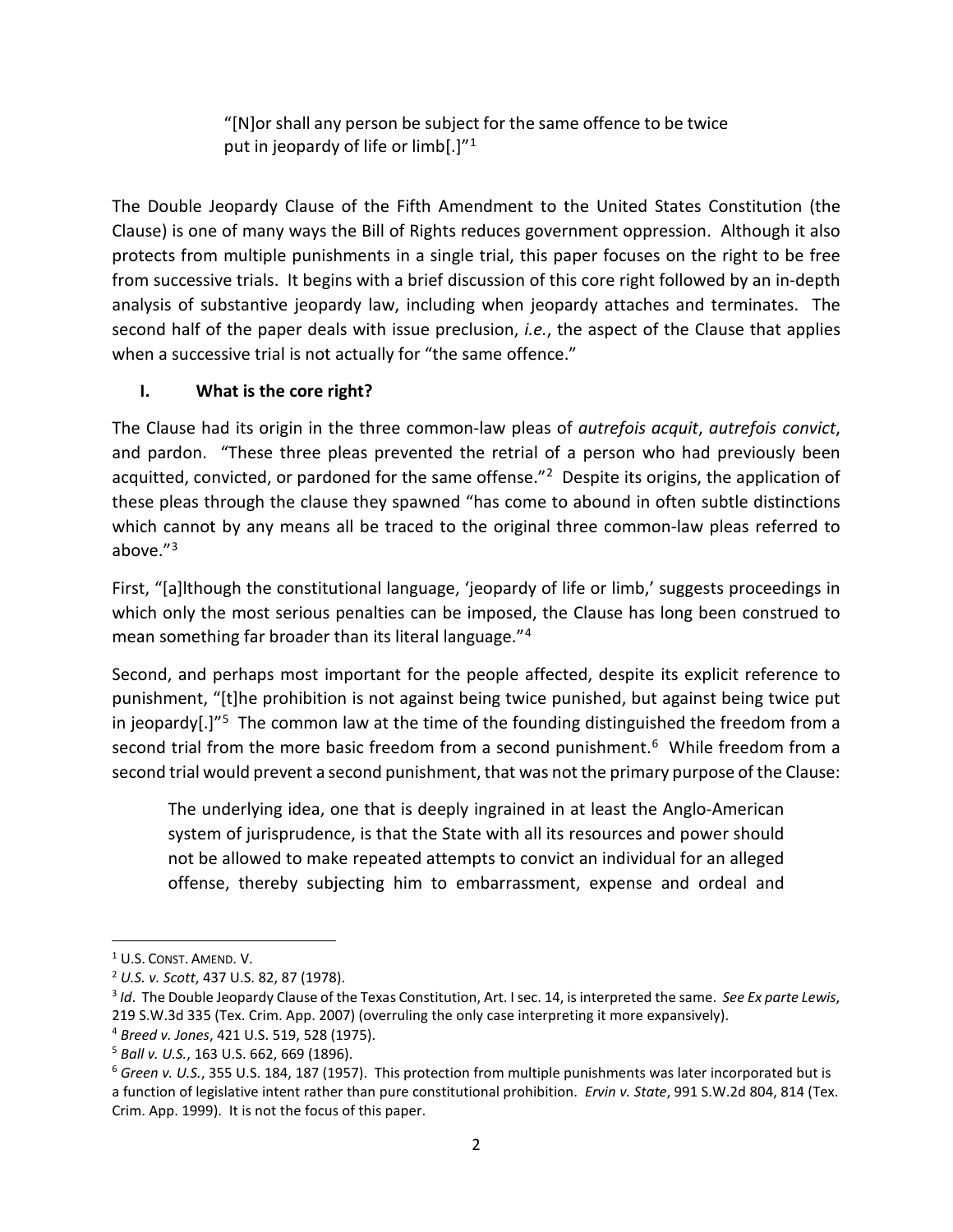compelling him to live in a continuing state of anxiety and insecurity, as well as enhancing the possibility that even though innocent he may be found guilty.<sup>7</sup>

The Supreme Court has sometimes viewed the primary purpose of the Clause to be contextspecific: after acquittal, it "prevent[s] the State from mounting successive prosecutions and thereby wearing down the defendant[;]"after conviction, it "prevent[s] a defendant from being subjected to multiple punishments for the same offense.<sup>"[8](#page-2-1)</sup> However, it has consistently viewed the "controlling constitutional principle" to be the use of successive trials for the same offense as "a potent instrument of oppression"<sup>[9](#page-2-2)</sup> and a second trial for a serious offense "an ordeal not to be viewed lightly," regardless of the ultimate outcome.<sup>[10](#page-2-3)</sup> As it said in its most recent case on the subject, "This guarantee recognizes the vast power of the sovereign, the ordeal of a criminal trial, and the injustice our criminal justice system would invite if prosecutors could treat trials as dress rehearsals until they secure the convictions they seek."<sup>[11](#page-2-4)</sup>

Third, and perhaps most noteworthy for practitioners, the Court has added to the list of interests being balanced when applying the Clause. As will be shown below, its conceptualization of what jeopardy is has changed over the years to accommodate new situations and avoid mechanical or formulaic application. It has sometimes viewed the freedom from successive trials positively as the "valued right" to have guilt decided by a single tribunal.<sup>12</sup> Perhaps as a corollary, the Court has recognized the government's interest in obtaining one full and fair opportunity to prove its case.<sup>[13](#page-2-6)</sup> It has also characterized "the preservation of the finality of judgments" as a "vitally important" interest.<sup>[14](#page-2-7)</sup> And, as will be discussed in greater detail in the second part of this paper, the Court has showed a renewed interest in the Clause's reference to "the same offence."<sup>[15](#page-2-8)</sup>

Keeping the Court's formulation of the Double Jeopardy Clause in mind is crucial because, as the Court recently held, "the Clause was not written or originally understood to pose an insuperable obstacle to the administration of justice in cases where there is no semblance of these types of oppressive practices."[16](#page-2-9) Most arguments will thus be based more in policy than rule.

<span id="page-2-0"></span> <sup>7</sup> *Green*, 355 U.S. at 187-88.

<span id="page-2-1"></span><sup>8</sup> *Justices of Boston Municipal Court v. Lydon*, 466 U.S. 294, 307 (1984).

<span id="page-2-3"></span><span id="page-2-2"></span><sup>&</sup>lt;sup>9</sup> U.S. v. Martin Linen Supply Co., 430 U.S. 564, 569 (1977).<br><sup>10</sup> Price v. Georgia, 398 U.S. 323, 331 (1970).

<span id="page-2-4"></span><sup>11</sup> *Currier v. Virginia*, 138 S. Ct. 2144, 2149 (2018).

<span id="page-2-5"></span><sup>12</sup> *Ex parte Garrels*, 559 S.W.3d 517, 519 (Tex. Crim. App. 2018) ("A defendant has a constitutional right to have her fate determined 'before the first trier of fact.'"); *Torres v. State*, 614 S.W.2d 436, 441 (Tex. Crim. App. 1981).

<span id="page-2-6"></span><sup>13</sup> *See Wade v. Hunter*, 336 U.S. 684, 689 (1949) ("a defendant's valued right to have his trial completed by a particular tribunal must in some instances be subordinated to the public's interest in fair trials designed to end in just judgments.").

<span id="page-2-8"></span><span id="page-2-7"></span><sup>14</sup> *Yeager v. U.S.*, 557 U.S. 110, 117-18 (2009) (internal quotations and citations omitted). 15 *Currier*, 138 S. Ct. at 2149.

<span id="page-2-9"></span><sup>16</sup> *Id.* (cleaned up).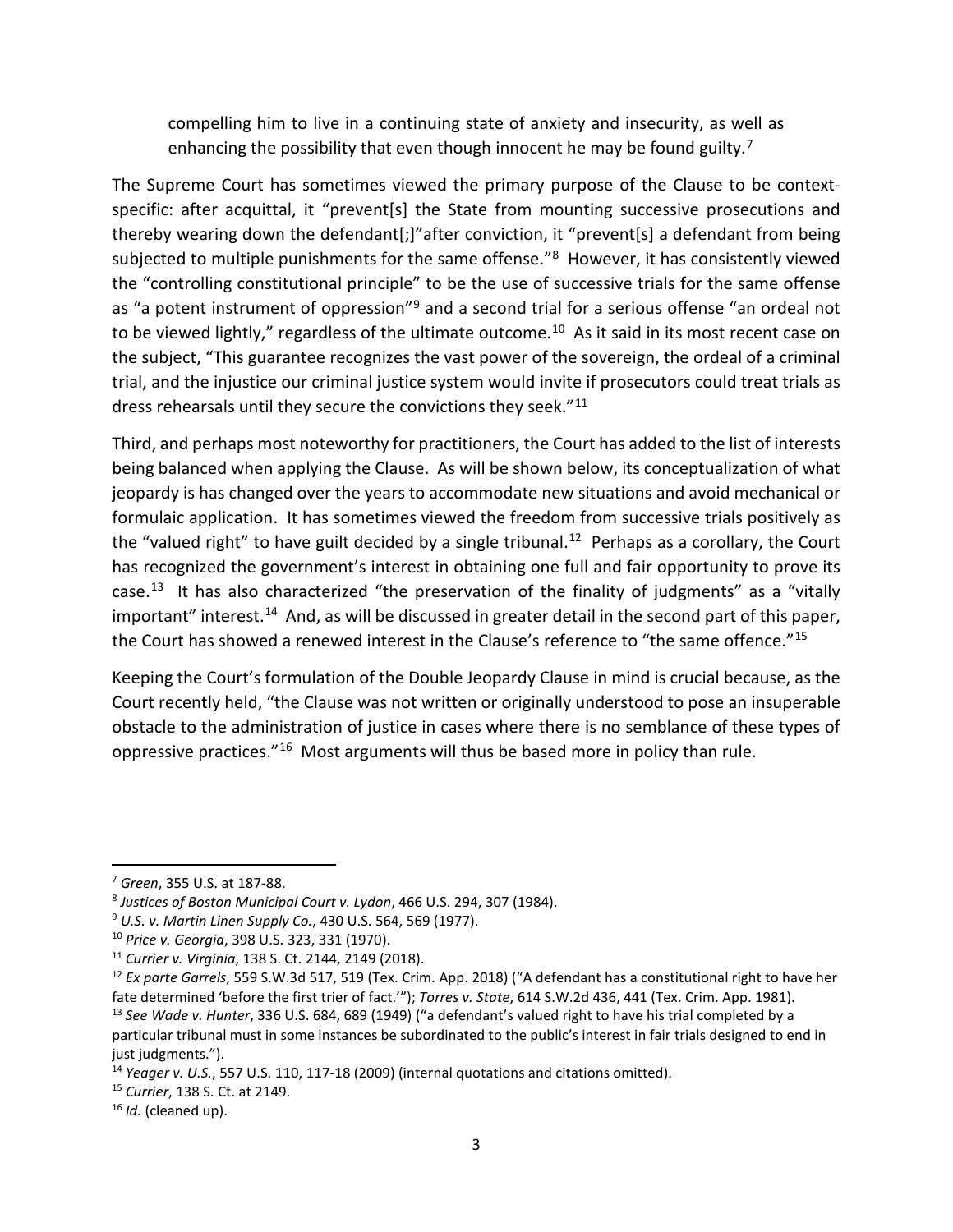#### II. **When does jeopardy attach?**

Most jeopardy cases turn on whether a previous proceeding ended with a jeopardy-terminating event or, in some cases, whether a termination has preclusive effect. But sometimes the question is whether jeopardy ever attached. This question can be tougher.

#### A. Trials

In the case of a jury trial, jeopardy attaches when a jury is empaneled and sworn.<sup>[17](#page-3-0)</sup> Bench trials are less clear. The Supreme Court says jeopardy attaches in a nonjury trial when the court begins to hear evidence.<sup>[18](#page-3-1)</sup> A plurality of the Court of Criminal Appeals would hold that jeopardy attaches in a bench trial when the defendant pleads to the indictment.<sup>[19](#page-3-2)</sup> Either makes sense because, as "the constitutional prohibition can have no application[] until a defendant is put to trial before the trier of facts, whether the trier be a jury or a judge. $"^{20}$ 

Consider a pretrial suppression motion for a traffic offense. The State might offer all the evidence it has on all the elements of the offense, "[b]ut even when a motion to suppress is granted pretrial, the State has the option to simply dismiss the case, and in doing so, prevent the attachment of jeopardy to the first prosecution."<sup>21</sup> The Court of Criminal Appeals was thus overly cautious when it said "[t]his fact *suggests*that suppression issues are simply not the type of issues that implicate double jeopardy in the first place." $^{22}$ 

#### B. Pleas

The Supreme Court has not clarified when jeopardy attaches in the plea context, $^{23}$  $^{23}$  $^{23}$  but it has assumed that jeopardy attaches at least when a defendant is sentenced.<sup>[24](#page-3-7)</sup> State and federal courts are split. Some, like the Supreme Court, have not decided.<sup>25</sup> Some find that jeopardy

<span id="page-3-0"></span> <sup>17</sup> *Serfass v. U. S.*, 420 U.S. 377, 388 (1975).

<span id="page-3-1"></span> $18$  *Id.* 

<span id="page-3-2"></span><sup>19</sup> *Ortiz v. State*, 933 S.W.2d 102, 105 (Tex. Crim. App. 1996) (plurality).

<span id="page-3-3"></span><sup>20</sup> *Serfass*, 420 U.S. at 388 (quotation omitted).

<span id="page-3-5"></span><span id="page-3-4"></span><sup>21</sup> *York v. State*, 342 S.W.3d 528, 551 (Tex. Crim. App. 2011). 22 *Id*. (emphasis added).

<span id="page-3-6"></span><sup>&</sup>lt;sup>23</sup> George E. Dix & John M. Schmolesky, 41 Texas Practice: Criminal Practice and Procedure 19:3, at 485 (3d ed. 2011).

<span id="page-3-7"></span><sup>24</sup> *Ricketts v. Adamson*, 483 U.S. 1, 8 (1987).

<span id="page-3-8"></span><sup>25</sup> *See United States v. Wampler*, 624 F.3d 1330, 1341 (10th Cir. Okla. 2010) ("jeopardy does not attach at least until the guilty plea is accepted, and perhaps not until even later.").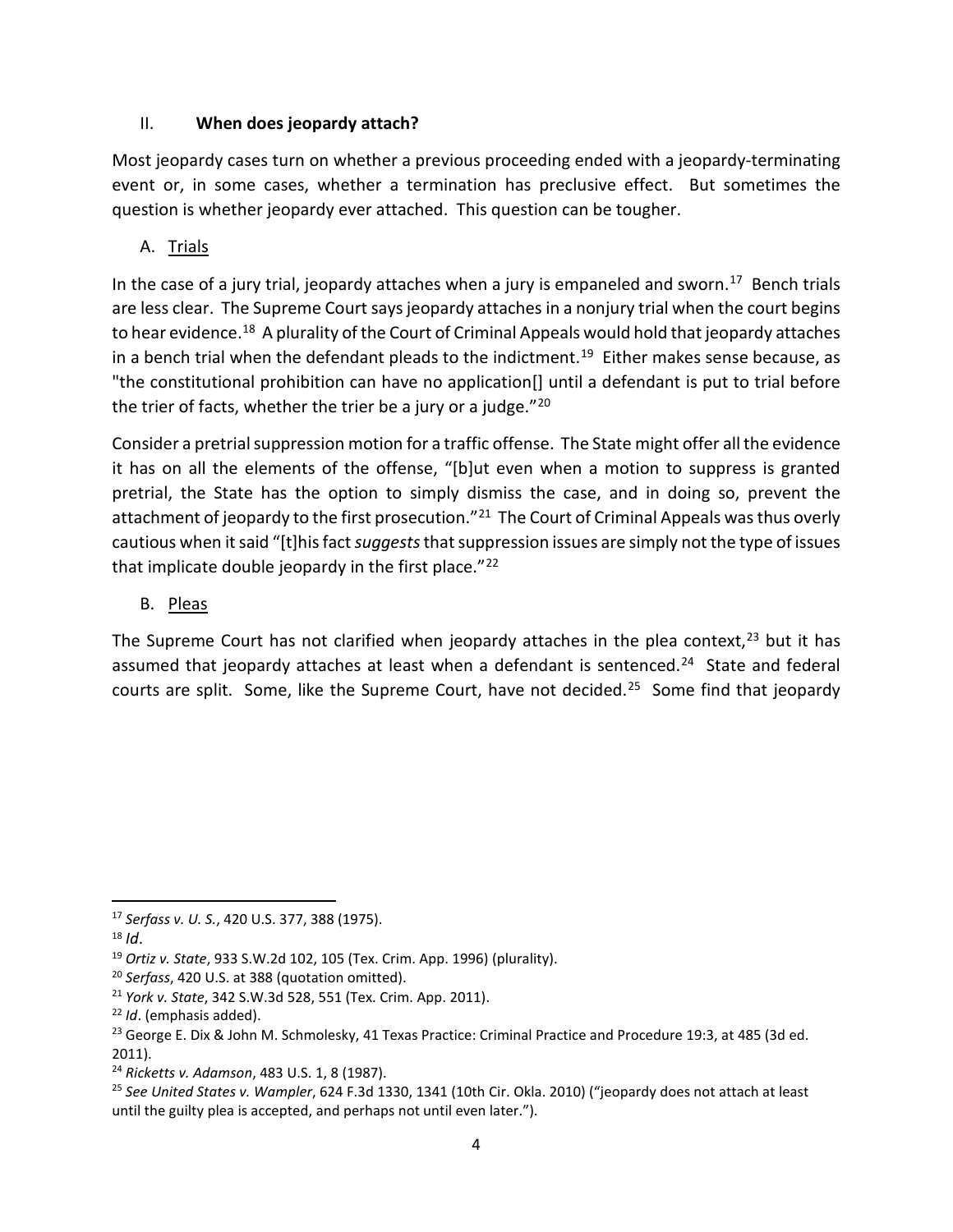attaches upon the court's acceptance of a guilty or no contest plea.<sup>[26](#page-4-0)</sup> Some require entry of a judgment and imposition of sentence. $27$  Their reasons vary.

For example, numerous courts hold that accepting and later rejecting a plea (or even dismissing the charges) does not implicate any of the interests protected by the Double Jeopardy Clause, especially finality.<sup>28</sup> "Rather, to end prosecution now would deny the State its right to one full and fair opportunity to convict those who have violated its laws."<sup>[29](#page-4-3)</sup> This rationale has been applied to pleas that were undone due to mistake rather than reconsideration.<sup>30</sup> "Defendant[s] 'should not be entitled to use the Double Jeopardy Clause as a sword to prevent the State from completing its prosecution,' when the policies behind the clause are not at issue and the ends of justice will be defeated through a mechanical application of the clause."<sup>[31](#page-4-5)</sup>

The Court of Criminal Appeals held in *Ortiz v. State* that jeopardy attaches to a negotiated plea of guilty when the trial court accepts the plea bargain.<sup>32</sup> A plea proceeding, "although a type of bench trial, does not implicate the same constitutional policy considerations for the double jeopardy prohibition present in bench trials or jury trials in which guilt is contested."<sup>[33](#page-4-7)</sup> First, a defendant who has a plea agreement and pleads guilty before the court has no particular interest in a chosen tribunal.<sup>34</sup> Second, no interest in the finality of judgments arises until the agreement is binding, which occurs only when the plea agreement is accepted. $35$  Third, a defendant who pleads guilty is not subject to the embarrassment, anxiety, and insecurity of repeated attempts

<span id="page-4-0"></span> <sup>26</sup> *United States v. Jones*, 733 F.3d 574, 580 (5th Cir. La. 2013); *United States v. Patterson*, 381 F.3d 859, 864 (9th Cir. Idaho 2004); *State v. Petty*, 548 N.W.2d 817, 826 (Wis. 1996); *Nardone v. Mullen*, 322 A.2d 27, 29 (R.I. 1974). At least one specifies "unconditional" acceptance. *United States v. Baggett*, 901 F.2d 1546, 1548 (11th Cir. Ala. 1990).

<span id="page-4-1"></span><sup>27</sup> *See*, *e.g.*, *United States v. Santiago Soto*, 825 F.2d 616, 620 (1st Cir. P.R. 1987) ("jeopardy did not attach when the district court accepted the guilty plea to the lesser included offense and then rejected the plea without having imposed sentence and entered judgment."); *Davis v. State*, 845 P.2d 194, 197 (Okla. Crim. App. 1993).

<span id="page-4-2"></span><sup>28</sup> *Santiago Soto*, 825 F.2d at 620 ("mere acceptance of a guilty plea does not carry the same expectation of finality and tranquility that comes with a jury's verdict or with an entry of judgment and sentence as in *Brown* [*v. Ohio*, 432 U.S. 161 (1977)]."); *State v. Thomas*, 995 A.2d 65, 75-76 (Conn. 2010) ("jeopardy does not necessarily attach automatically upon the acceptance of a guilty plea" because acceptance of the plea was conditioned implicitly on the results of the PSI and victim's statement); *State v. Angel*, 51 P.3d 1155, 1159 (N.M. 2002). <sup>29</sup> *Angel*, 51 P.3d at 1159.

<span id="page-4-4"></span><span id="page-4-3"></span><sup>30</sup> *See State v. Burris*, 40 S.W.3d 520, 526-27 (Tenn. Crim. App. 2000) ("A trial court may set aside a guilty plea, even after the trial court has accepted the plea, and not violate double jeopardy when (1) the trial court's acceptance of the plea is premised on [its] incorrect understanding of the plea's terms, and (2) that misunderstanding is reflected in the record."); *State v. Duval*, 589 A.2d 321, 325 (Vt. 1991) ("acceptance [of a plea] should have no more legal significance than the mistake that led to it").

<span id="page-4-5"></span><sup>31</sup> *Burris*, 40 S.W.3d at 525 (quoting *Ohio v. Johnson*, 467 U.S. 493, 502 (1984)); *see also Duval*, 589 A.2d at 325 (eschewing a "procrustean analysis").

<span id="page-4-7"></span><span id="page-4-6"></span><sup>32</sup> *Ortiz*, 933 S.W.2d at 107 (plurality); *see also Ex parte Dangelo*, 376 S.W.3d 776, 780 (Tex. Crim. App. 2012). <sup>33</sup> *Ortiz*, 933 S.W.2d at 106.

<span id="page-4-8"></span> $34$  *Id.* 

<span id="page-4-9"></span><sup>35</sup> *Id*.; *see* art. TEX. CODE CRIM. PROC. art. 26.13(a)(2) ("if an agreement exists, the court shall inform the defendant whether it will follow or reject the agreement in open court and before any finding on the plea. Should the court reject the agreement, the defendant shall be permitted to withdraw the defendant's plea of guilty or nolo contendere[.]").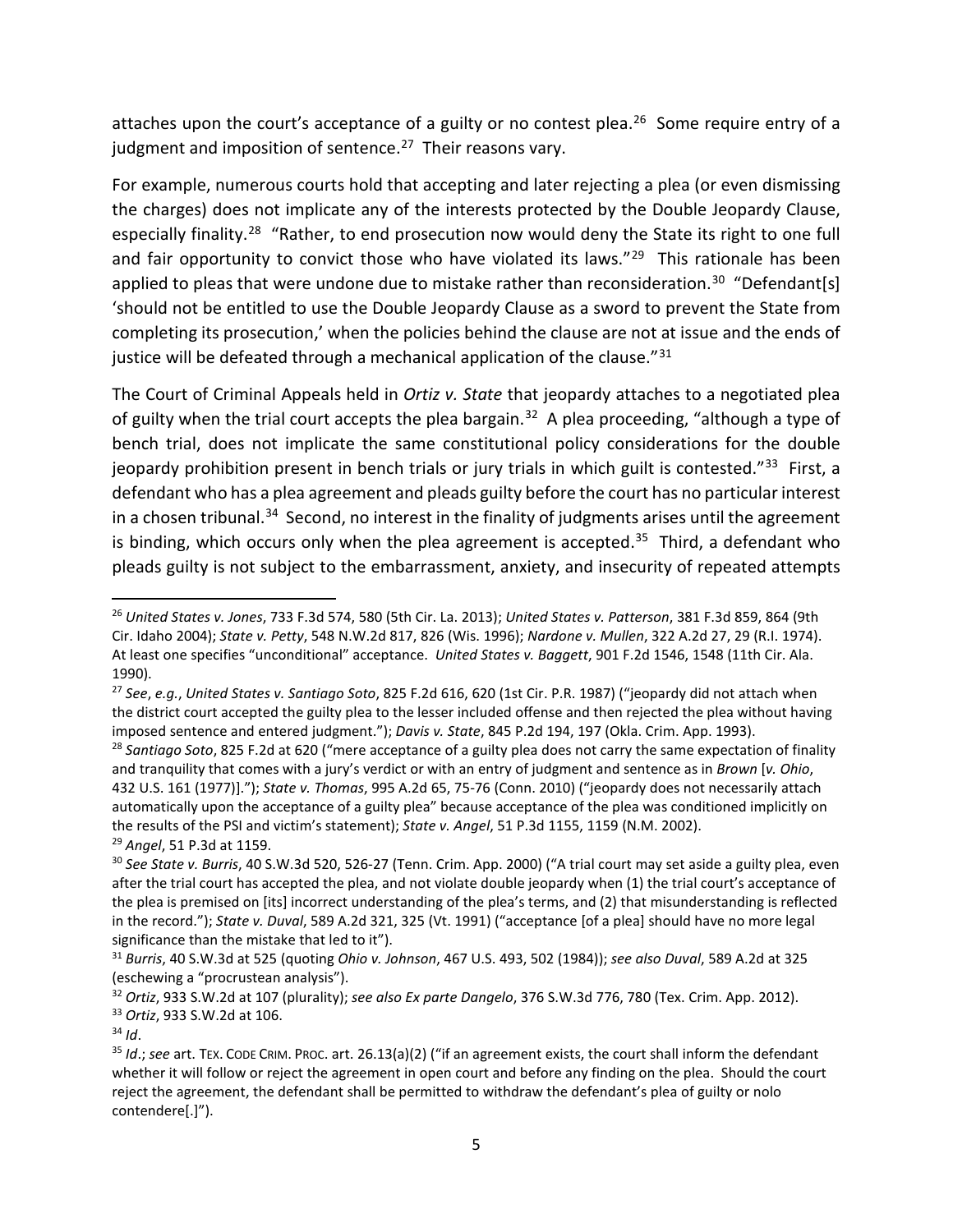to convict him since he has admitted his guilt, thus avoiding the "harrowing experience" of a contested trial[.36](#page-5-0)

Texas is undecided when it comes to open pleas. One court of appeals has applied *Ortiz*'s reasoning and held, "Even in the case of an open plea, the trial court must still accept the plea in order for jeopardy to attach."<sup>[37](#page-5-1)</sup> Importantly, that court drew a distinction between acceptance of a plea and "merely not[ing]" it.[38](#page-5-2) This makes sense. One of the *Ortiz*rationales for attachment at acceptance of a plea agreement was that neither the State nor Appellant are bound until the trial court accepts it.<sup>39</sup> Similarly, a defendant may not withdraw his open plea without the trial court's permission once the trial court has entered a finding of guilt and "tak[en] the case under advisement" for punishment.<sup>40</sup> If one equates sentencing consideration with a bench trial on punishment only, entering a plea that cannot be revoked suggests attachment of jeopardy because, as noted above, jeopardy attaches in a bench trial in Texas when the defendant pleads to the indictment.<sup>[41](#page-5-5)</sup>

But there are problems with attachment at acceptance of an open plea. Attachment at that point does not serve the policies underlying double jeopardy any better than would acceptance of a plea of guilty prior to consideration of a negotiated punishment. A defendant who pleads open to a judge has no more interest in a jury than one who pleads with an agreed punishment. And pre-sentence investigations—and attendant delays—are present with both types of plea. As such, the "harassing exposure to the harrowing experience of a criminal trial" is only marginally higher with a sentencing hearing than it is with an agreed sentence.

Most importantly, cases decided since *Ortiz* undercut the parties' expectation in finality following acceptance of a plea. In *State v. Aguilera*, the Court of Criminal Appeals held that a trial court "retains plenary power to modify its sentence if . . . the modification is made on the same day as the assessment of the initial sentence and before the court adjourns for the day."<sup>42</sup> Unlike many of the state cases cited above, this change was not due to mistake or oversight; this was a simple change of mind. More recently, in the context of the State's right to appeal, that court held that an oral ruling is not "an order" that establishes the decision of the trial court because, in part,

<span id="page-5-0"></span> <sup>36</sup> *Ortiz*, 933 S.W.2d at 106 (quoting *Crist v. Bretz*, 437 U.S. 28, 38 (1978)).

<span id="page-5-1"></span><sup>37</sup> *Harvey v. State*, 367 S.W.3d 513, 516 (Tex. App.–Texarkana 2012, pet. ref'd). 38 *Id*.

<span id="page-5-2"></span>

<span id="page-5-3"></span><sup>39</sup> *Ortiz*, 933 S.W.2d at 106.

<span id="page-5-4"></span><sup>40</sup> *DeVary v. State*, 615 S.W.2d 739, 740 (Tex. Crim. App. 1981) (panel op.), cited with approval in *Murray v. State*, 302 S.W.3d 874, 883 (Tex. Crim. App. 2009).

<span id="page-5-5"></span><sup>41</sup> *Ortiz*, 933 S.W.2d at 105.

<span id="page-5-6"></span> $42$  165 S.W.3d 695, 698 (Tex. Crim. App. 2005). In that case, Aguilera entered an open plea of guilty before the trial court, which sentenced him to 25 years' in prison. *Id*. at 696. Later that day, shortly after an off-the-record "victim impact statement" prompted an in-chambers discussion with the attorneys, the trial court reassessed Aguilera's sentence at 15 years. *Id*.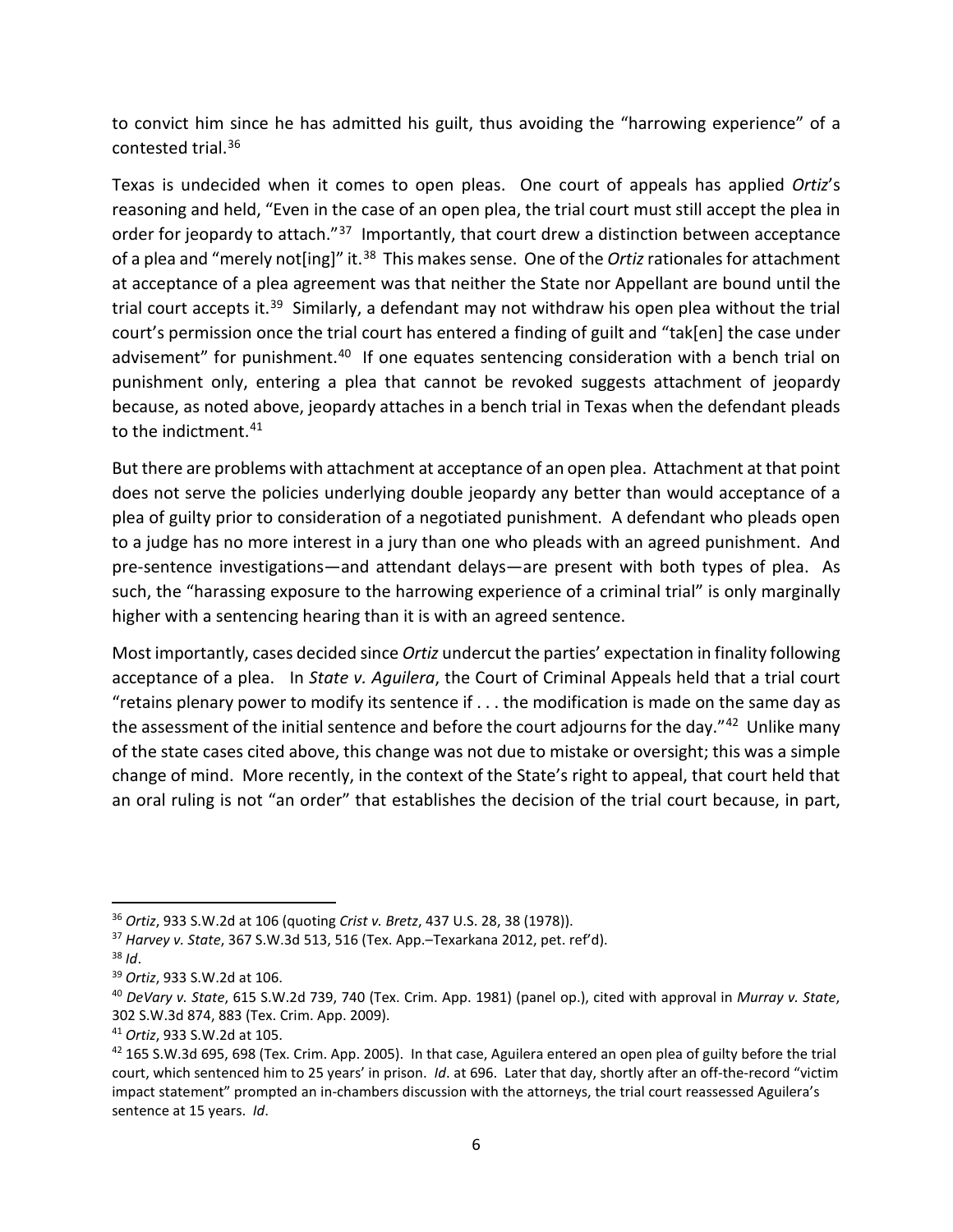there would be "no evidence of the required finality of a ruling; an oral ruling is subject to change after further discussion or presentation of contrary law or precedent. Only a writing suffices."<sup>[43](#page-6-0)</sup>

Finally, not only does Texas recognize the existence of conditional pleas,<sup>[44](#page-6-1)</sup> it recognizes a distinct type of plea known as a "timely pass for plea," in which a defendant pleads open but has the ability to withdraw his waiver of jury for punishment if he does not like the judge's sentence.<sup>[45](#page-6-2)</sup> These arrangements further diminish a defendant's expectation in finality.

If analogy to *Ortiz* is the starting point, *Ortiz* deserves reconsideration because there is a solid argument that no plea can create jeopardy until it is accepted and reduced to a judgment. The acceptance of an open plea of guilty or no contest, without more, is not even a complete oral judgment<sup>[46](#page-6-3)</sup> and, as noted above, an oral ruling on punishment is subject to change until the trial court adjourns that day.

At the very least, no state or federal court requires less than acceptance of the plea, which includes a finding of guilt. As one justice of the Florida Supreme Court put it, no prevailing theory "lend[s] credence to the suggestion that a defendant can force a premature attachment of jeopardy simply by tendering a 'no contest' plea to the trial judge."[47](#page-6-4)

#### C. Jurisdiction

One important catch is that jeopardy cannot attach if the trial court has no jurisdiction, regardless of whether a jury is sworn and evidence presented. $48$  Put another way, if a conviction could be declared a nullity based on lack of jurisdiction, it is not a bar to prosecution. This played out in *Ex parte Macias*. [49](#page-6-6) Macias filed a successful motion to suppress but the State won on appeal. On remand, trial commenced before the mandate issued. After the charge on guilt was read to the jury, an appellate prosecutor notified the trial court, which dismissed the case because it did not have the authority to declare a mistrial under the circumstances. The Court of Criminal Appeals agreed, and held that retrial was not barred.

It is important to contrast this concept of legal nullity with the much more common occurrence of a conviction that is merely voidable due to a defect the defendant/appellant could have raised on appeal. In *Ball v. U.S.*, for example, Ball and two co-defendants were indicted on a charging

<span id="page-6-1"></span><span id="page-6-0"></span><sup>&</sup>lt;sup>43</sup> *State v. Sanavongxay*, 407 S.W.3d 252, 258 (Tex. Crim. App. 2012).<br><sup>44</sup> *Moore v. State*, 295 S.W.3d 329, 332 (Tex. Crim. App. 2009) ("A trial court may conditionally agree to follow a plea-bargain agreement, but only by delaying the unconditional acceptance or rejection of the agreement until after the condition of acceptance has been fulfilled.").

<span id="page-6-2"></span><sup>45</sup> *Ex parte Delaney*, 207 S.W.3d 794, 796 (Tex. Crim. App. 2006).

<span id="page-6-3"></span><sup>46</sup> *See* TEX. CODE CRIM. PROC. art. 42.01 § 1 (judgment is a written declaration showing, *inter alia*, conviction and term of sentence).

<span id="page-6-4"></span><sup>47</sup> *Vinson v. State*, 345 So. 2d 711, 717 (Fla. 1977) (England, J., concurring).

<span id="page-6-5"></span><sup>48</sup> *Serfass v. U. S.*, 420 U.S. 377, 391-92 (1975).

<span id="page-6-6"></span><sup>49</sup> *Ex parte Macias*, 541 S.W.3d 782 (Tex. Crim. App. 2017), *reh'g denied* (Dec. 13, 2017), *cert. denied sub nom. Macias v. Texas*, 138 S. Ct. 1562 (2018)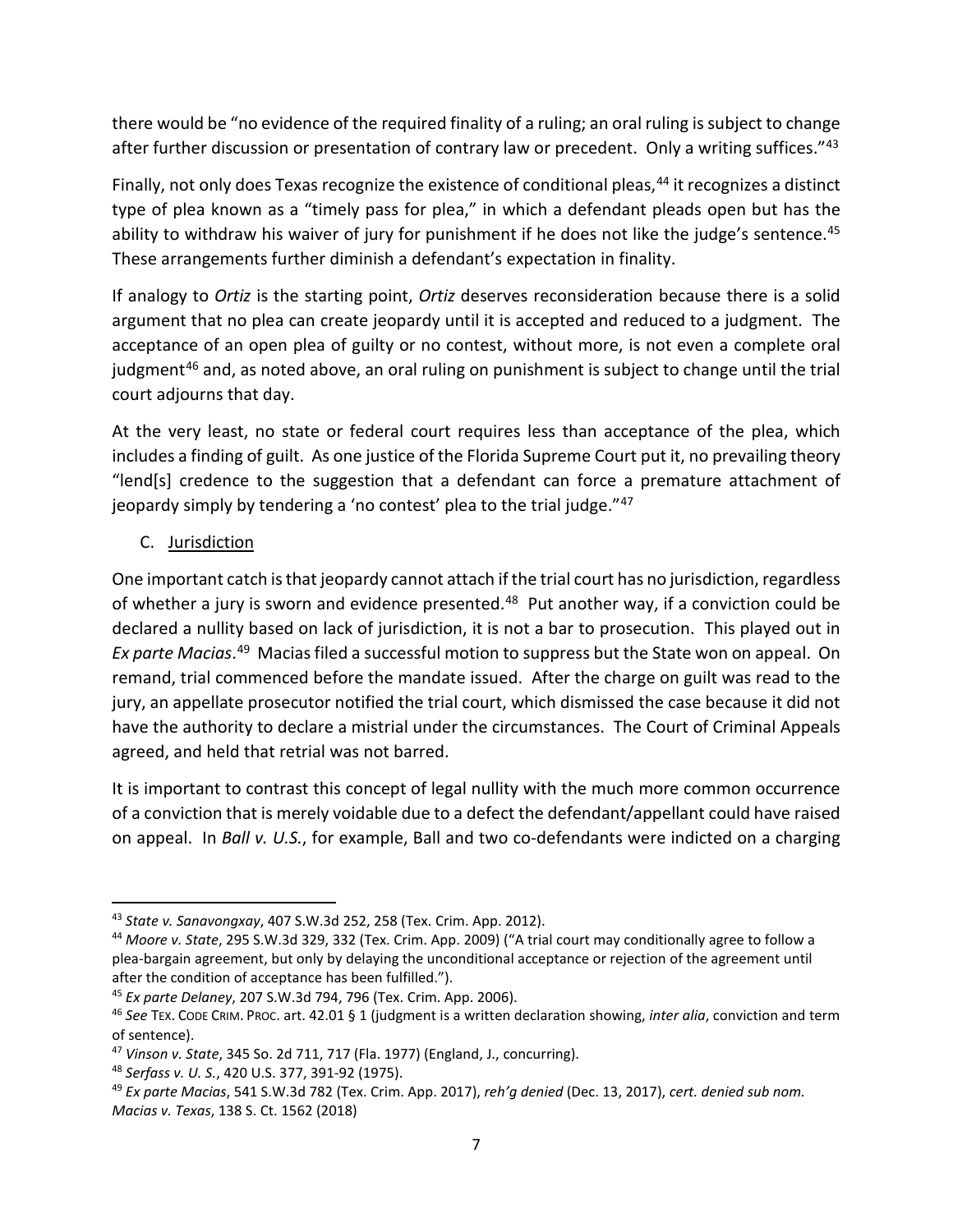instrument containing reversible—but not jurisdictional—error.[50](#page-7-0) Ball was acquitted; the other two were convicted and successfully appealed. The Supreme Court held that Ball's judgment was "not void, but only voidable" and so good unless attacked by him and reversed.<sup>[51](#page-7-1)</sup>

#### III. **When does it terminate?**

#### A. Final conviction

Jeopardy is complete for a conviction when the mandate issues.<sup>52</sup> Thus, it has been "quite clear" for over 120 years "that a defendant who procures a judgment against him . . . to be set aside may be tried anew  $\dots$  for the same offense of which he had been convicted."<sup>53</sup> In other words, defendants cannot rely on convictions that were reversed "upon a writ of error sued out by themselves."[54](#page-7-4)

It is worth noting that the official explanation for why a second trial under these circumstances is not a second "jeopardy" has been a source of contention. While often explained in terms of "continuing jeopardy," the ability to retry successful appellants has also been described as a function of waiver or estoppel.

In 1904, Justice Holmes's inability to conceive of a waiver of an express right to face only one trial forced him to create the concept of "continuing jeopardy." [55](#page-7-5) He would have permitted repeated trials, and repeated attempts at conviction, so long as they occurred within a single case. Seventy years later, a unanimous Court contrasted Justice Holmes "concept" of continuing jeopardy from the "conclusion" the Court had occasionally used to explain its practice.<sup>[56](#page-7-6)</sup> By then, however, it had already recognized that the availability of retrial following appeal could be justified by viewing it as an implicit waiver of his plea of former jeopardy or by viewing the second trial as "continuing the same jeopardy" because the original jeopardy does not end until there is an acquittal or a "final" conviction.<sup>[57](#page-7-7)</sup>

The Court had also held that "continuing jeopardy" "appears to rest on an amalgam of interests *e.g.*, fairness to society, lack of finality, and limited waiver, among others[,]"[58](#page-7-8) and likened a new trial due to appeal to a new trial following a defense request for mistrial because "in both situations, the policy behind the Double Jeopardy Clause does not require prohibition of the second trial."[59](#page-7-9) But in *U.S. v. Scott*, the Court specifically rejected adoption of a "wavier" theory

<span id="page-7-0"></span> <sup>50</sup> *Ball v. U.S.*, 163 U.S. 662 (1896).

<span id="page-7-1"></span><sup>51</sup> *Id.* at 670.

<span id="page-7-2"></span><sup>52</sup> *Ex parte McAfee*, 761 S.W.2d 771, 773 (Tex. Crim. App. 1988) (jeopardy not concluded until conviction is final); *Jones v. State*, 711 S.W.2d 634, 636 (Tex. Crim. App. 1986) (conviction is final when mandate issues).

<span id="page-7-3"></span><sup>53</sup> *Ball*, 163 U.S. at 672.

<span id="page-7-4"></span><sup>54</sup> *Id*.

<span id="page-7-5"></span><sup>55</sup> *Kepner v. U.S.*, 195 U.S. 100, 134-35 (1904) (Holmes, J., dissenting).

<span id="page-7-6"></span><sup>56</sup> *Breed*, 421 U.S. at 534.

<span id="page-7-7"></span><sup>57</sup> *Green*, 355 U.S. at 189.

<span id="page-7-8"></span><sup>58</sup> *Price*, 398 U.S. at 329 n.4.

<span id="page-7-9"></span><sup>59</sup>*Jeffers v. U. S.*, 432 U.S. 137, 152 (1977).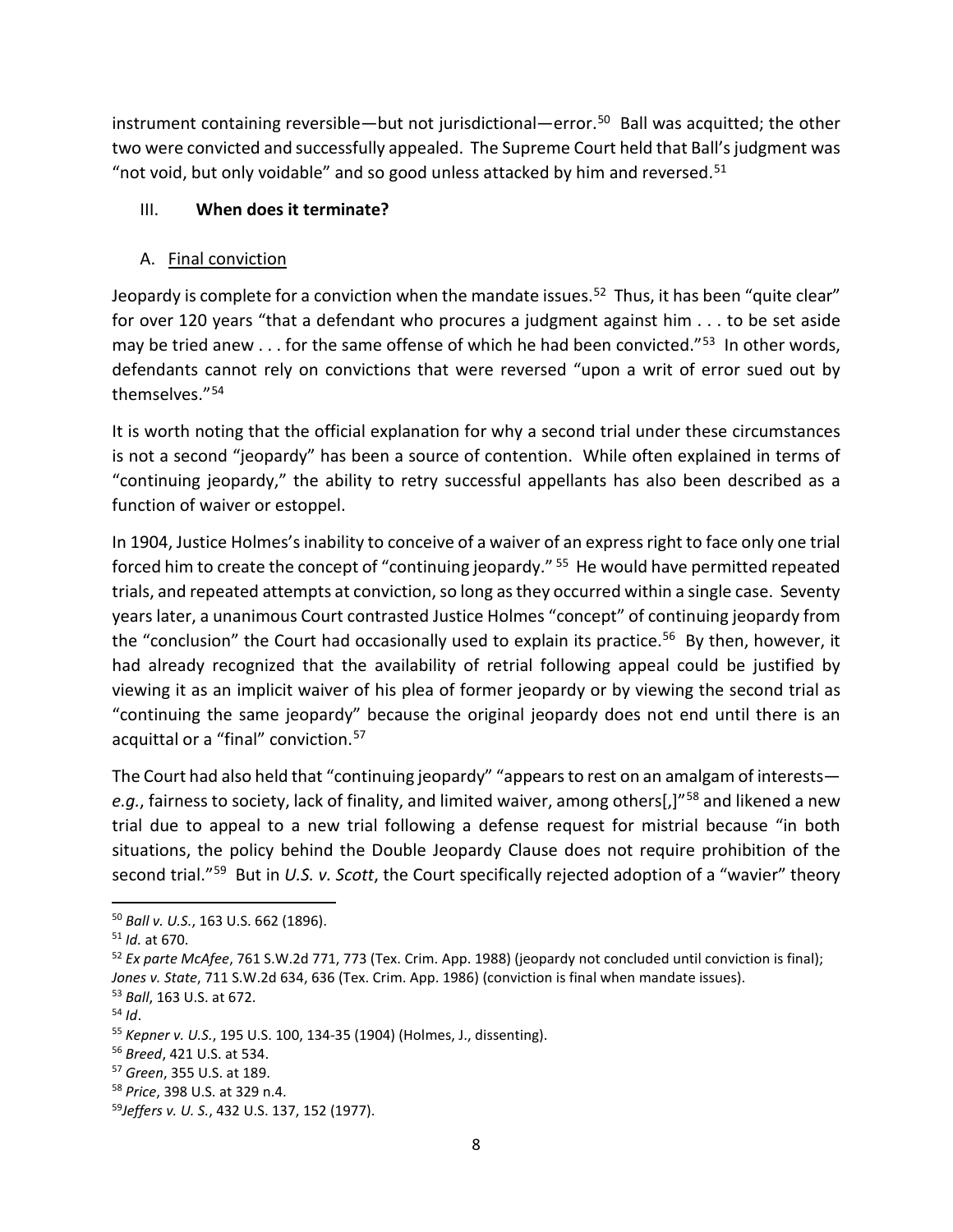of jeopardy when it said a requested mid-trial dismissal for pretrial delay did not bar retrial. Instead, it based its holding on a form of estoppel: "the Double Jeopardy Clause, which guards against Government oppression, does not relieve a defendant from the consequences of his voluntary choice."<sup>[60](#page-8-0)</sup>

The Court in 2016 reapproved the "continuing jeopardy" rule, which "neither gives effect to the vacated judgment nor offends double jeopardy principles."<sup>61</sup> "[B]y permitting a new trial post vacatur, the continuing-jeopardy rule serves both society's and criminal defendants' interests in the fair administration of justice[;] losing the ability to punish the guilty would be too high a price to pay for trial errors, and appellate courts might be less protective of a defendant's rights if they knew reversal meant immunity.[62](#page-8-2)

As with other jeopardy issues, then, the resolution in a given case will come down to policy even when that policy is called a rule.

B. Acquittal

Although a second trial is offensive regardless of the final verdict it follows, a second bite at the guilt apple is worse than a second bite at the punishment apple. "Acquittals, unlike convictions, [immediately] terminate the initial jeopardy"<sup>[63](#page-8-3)</sup> because they cannot be appealed. But what is an acquittal? When is an acquittal not an acquittal? There continues to be a lot of litigation on this issue.

# i. *Appellate acquittals*

A defendant who is convicted may obtain an acquittal on appeal, but it does not mean anything until a mandate issues. In other words, the government can appeal the appellate reversal and resurrect the conviction without offending the Clause.<sup>64</sup>

ii. *Jury acquittals*

It is easy enough when the jury finds a defendant not guilty. It can even be done implicitly. In Green v. U.S.,<sup>[65](#page-8-5)</sup> the jury was charged on first- and second-degree murder and convicted Green of the latter. After that conviction was reversed on appeal, the government retried Green for firstdegree murder. The Court held that, having been forced to run the gantlet once and the jury refusing to convict him, he received an "implicit acquittal" at the first trial.<sup>66</sup> Texas has a statute that embodies this principle<sup>[67](#page-8-7)</sup> but, constitutionally, the order is unimportant: "Whatever the

<span id="page-8-0"></span> <sup>60</sup> *Scott*, 437 U.S. at 99.

<span id="page-8-1"></span><sup>61</sup> *Bravo-Fernandez v. U.S.*, 137 S. Ct. 352, 363 (2016).

<span id="page-8-2"></span> $62$  *Id.* 

<span id="page-8-3"></span><sup>63</sup> *Lydon*, 466 U.S. at 308.

<span id="page-8-4"></span><sup>64</sup> *Martin Linen*, 430 U.S. at 569-70 (appeal of this type presents no threat of successive prosecution).

<span id="page-8-5"></span><sup>65</sup> *Green v. U.S.*, 355 U.S. 184 (1957).

<span id="page-8-6"></span><sup>66</sup> *Id*. at 190-91.

<span id="page-8-7"></span><sup>67</sup> TEX. CODE CRIM. PROC. art. 37.14.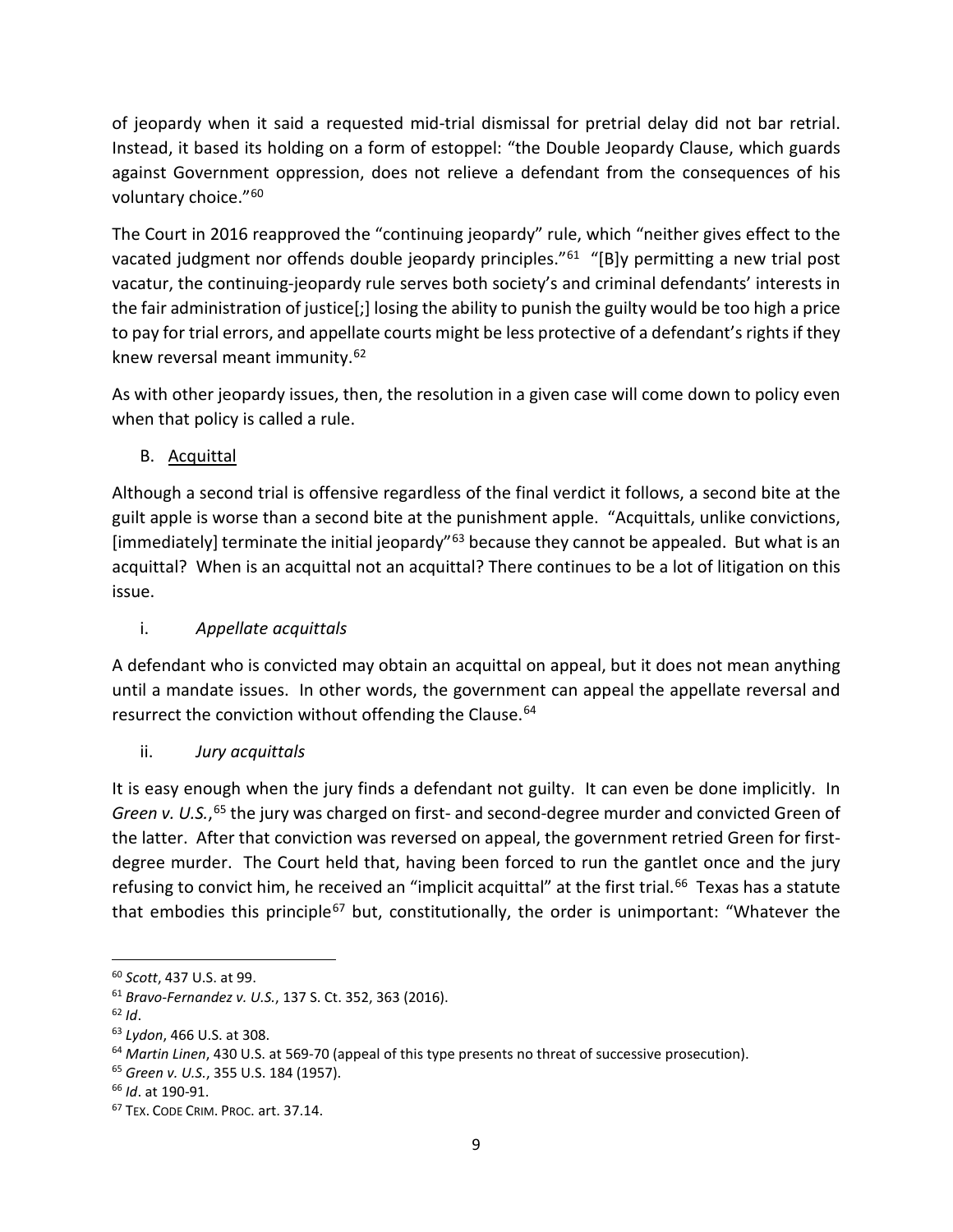sequence may be, the Fifth Amendment forbids successive prosecution and cumulative punishment for a greater and lesser included offense."<sup>[68](#page-9-0)</sup> Two exceptions to the constitutional rule are 1) when all the events necessary to the greater crime have not taken place at the time the prosecution for the lesser is begun, and 2) when the facts necessary to the greater were not discovered before the first trial despite the exercise of due diligence.<sup>[69](#page-9-1)</sup>

For any of this to matter, however, you must have an actual verdict of acquittal. In *Blueford v. Arkansas*, the jury informed the trial court that it was unanimous against guilt on charges of capital murder and first-degree murder, was deadlocked on manslaughter, and had not voted on negligent homicide.[70](#page-9-2) But the jury could not reach a formal verdict after two *Allen* charges and was discharged after a mistrial was declared. The Supreme Court held that retrial on capital and first-degree murder was permitted. Because of the possibility that the jury could have revisited the primary charges at any time before a verdict was rendered, "the foreperson's report prior to the end of deliberations lacked the finality necessary to amount to an acquittal on those offenses, quite apart from any requirement that a formal verdict be returned or judgment entered."<sup>71</sup>

The Court of Criminal Appeals recently reached the same conclusion with a jury note expressing a similar impasse.<sup>[72](#page-9-4)</sup> It noted, however, that a second trial was permitted because the jury had not shown its intent to have "finally resolved" to acquit the defendant of the primary charge.<sup>[73](#page-9-5)</sup> The Court cited cases interpreting Article 37.10(a), which covers "informal verdicts," in support of its suggestion (or at least openness to the idea) that a jury could somehow express a definitive verdict on greater counts without completing its deliberations on all the lessers. It is not clear that a statutory procedure for putting verdicts into proper form and even correcting omissions<sup>[74](#page-9-6)</sup> authorizes trial courts to accept partial verdicts. And even if a defendant could waive his right to a single tribunal by accepting acquittal on the greater offenses, it is doubtful the State could be made to accept it. As it stands, however, whether the reasoning of *Blueford* would prevent this scenario from making a partial verdict "final" is an open question in Texas.

iii. *Judicial acquittals*

As confusing as it can be when the jury at least appears to have reached a decision on an accusation, it is worse when the judge does it. First, saying so is not enough. "The word ['acquittal'] itself has no talismanic quality for purposes of the Double Jeopardy Clause."[75](#page-9-7) Second, "what constitutes an 'acquittal' is not to be controlled by the form of the judge's

<span id="page-9-1"></span><span id="page-9-0"></span><sup>68</sup> *Brown v. Ohio*, 432 U.S. 161, 169 (1977); 69 *Jeffers*, 432 U.S. at 151.

<span id="page-9-2"></span><sup>70</sup> *Blueford v. Arkansas*, 566 U.S. 599 (2012).

<span id="page-9-3"></span><sup>71</sup> *Id*. at 608.

<span id="page-9-4"></span><sup>72</sup> *Traylor v. State*, \_\_S.W.3d\_\_, PD-0967-17, 2018 WL 5810859 (Tex. Crim. App. Nov. 7, 2018), reh'g denied (Mar. 20, 2019).

<span id="page-9-5"></span><sup>73</sup> *Id.* at \*4-5.

<span id="page-9-7"></span><span id="page-9-6"></span><sup>74</sup> *See generally Nixon v. State*, 483 S.W.3d 562 (Tex. Crim. App. 2016) (discussing cases). 75 *Serfass*, 420 U.S. at 392.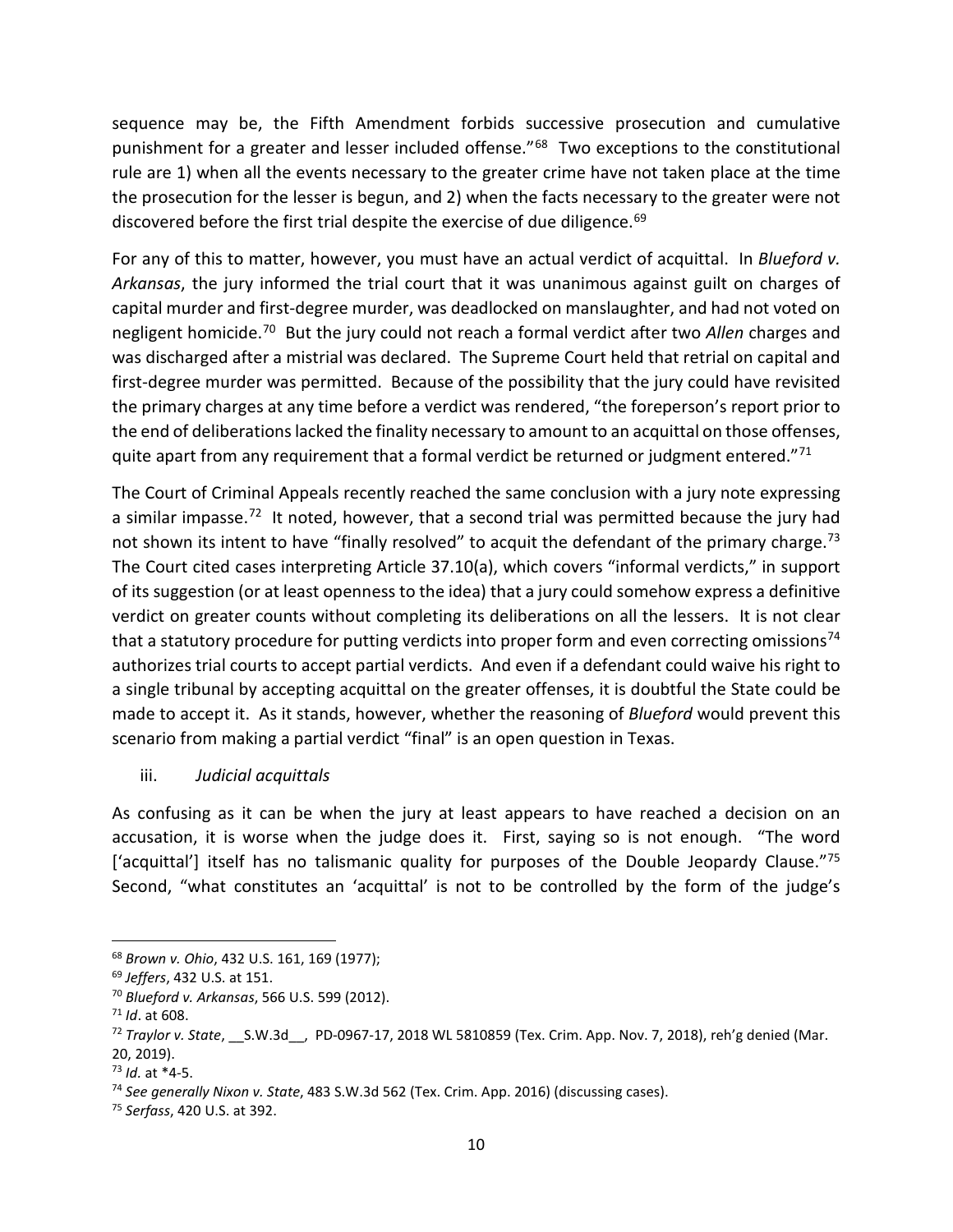action."<sup>76</sup> It is the substance, not the label, of the order that controls.<sup>[77](#page-10-1)</sup> "[W]hen a trial ends, after jeopardy has attached, with a judgment of acquittal, 'whether based on a jury verdict of not guilty or on a ruling by the court that the evidence is insufficient to convict,' any further prosecution, including an appeal, is prohibited by the Double Jeopardy Clause."<sup>[78](#page-10-2)</sup> A reviewing court "must determine whether the ruling of the judge, whatever its label, actually represents a resolution, *correct or not*, of some or all of the factual elements of the offense charged."[79](#page-10-3)

The italicized portion of the above quote from *Martin Linen* has proved the most irksome. "Even where an acquittal is based on an 'egregiously erroneous foundation,' such as erroneous exclusion of evidence or erroneous weighing of evidence, the acquittal bars appellate review of the ultimate disposition as well as the underlying foundation."<sup>[80](#page-10-4)</sup> This rule has—and has always had—its detractors. Chief Justice Burger dissented to *Martin Linen*; he said of an "acquittal" by the trial judge in a jury trial:

The District Judge's ruling is thus plainly one of law, not of fact; it could only exonerate, not convict, the defendant. No legitimate interest of the defendant requires that this ruling be insulated from appellate review. On the other hand, barring the appeal jeopardizes the Government's substantial interest in presenting a legally sufficient case to the jury.<sup>81</sup>

But it is—and will remain—the law.

For the same reason, appellate courts may not remand for additional fact-finding on an element. In Burks v. U.S.,<sup>[82](#page-10-6)</sup> Burks was tried for bank robbery and pled insanity. The court of appeals held that the government did not carry its burden of proving sanity but remanded to the district court to choose an equitable remedy following the presentation of additional evidence by the government. The Supreme Court concluded that the only just outcome for Burks was an acquittal. "By deciding that the Government had failed to come forward with sufficient proof of petitioner's capacity to be responsible for criminal acts, that court was clearly saying that Burks' criminal culpability had not been established."<sup>83</sup> If the Clause is to protect an individual from repeated trials (and convictions) and especially the government's abuse of successive trials, an acquittal—even a mistaken acquittal—must bar further prosecution. $84$  A reviewing court's conclusion that a rational jury would have acquitted the defendant is entitled to no less

<span id="page-10-0"></span> <sup>76</sup> *Martin Linen*, 430 U.S. at 571.

<span id="page-10-1"></span><sup>77</sup> *State v. Moreno*, 294 S.W.3d 594, 598 (Tex. Crim. App. 2009).

<span id="page-10-2"></span><sup>78</sup> *Id*. (citation omitted).

<span id="page-10-3"></span><sup>79</sup> *Martin Linen*, 430 U.S. at 571 (emphasis added).

<span id="page-10-4"></span><sup>80</sup> *State v. Blackshere*, 344 S.W.3d 400, 406 (Tex. Crim. App. 2011) (citations omitted).

<span id="page-10-5"></span><sup>81</sup> *Martin Linen*, 430 U.S. at 583 (Burger, C.J., dissenting).

<span id="page-10-6"></span><sup>82</sup> *Burks v. U.S.*, 437 U.S. 1 (1978).

<span id="page-10-7"></span><sup>83</sup> *Id*. at 10.

<span id="page-10-8"></span><sup>84</sup> *Id*. at 11.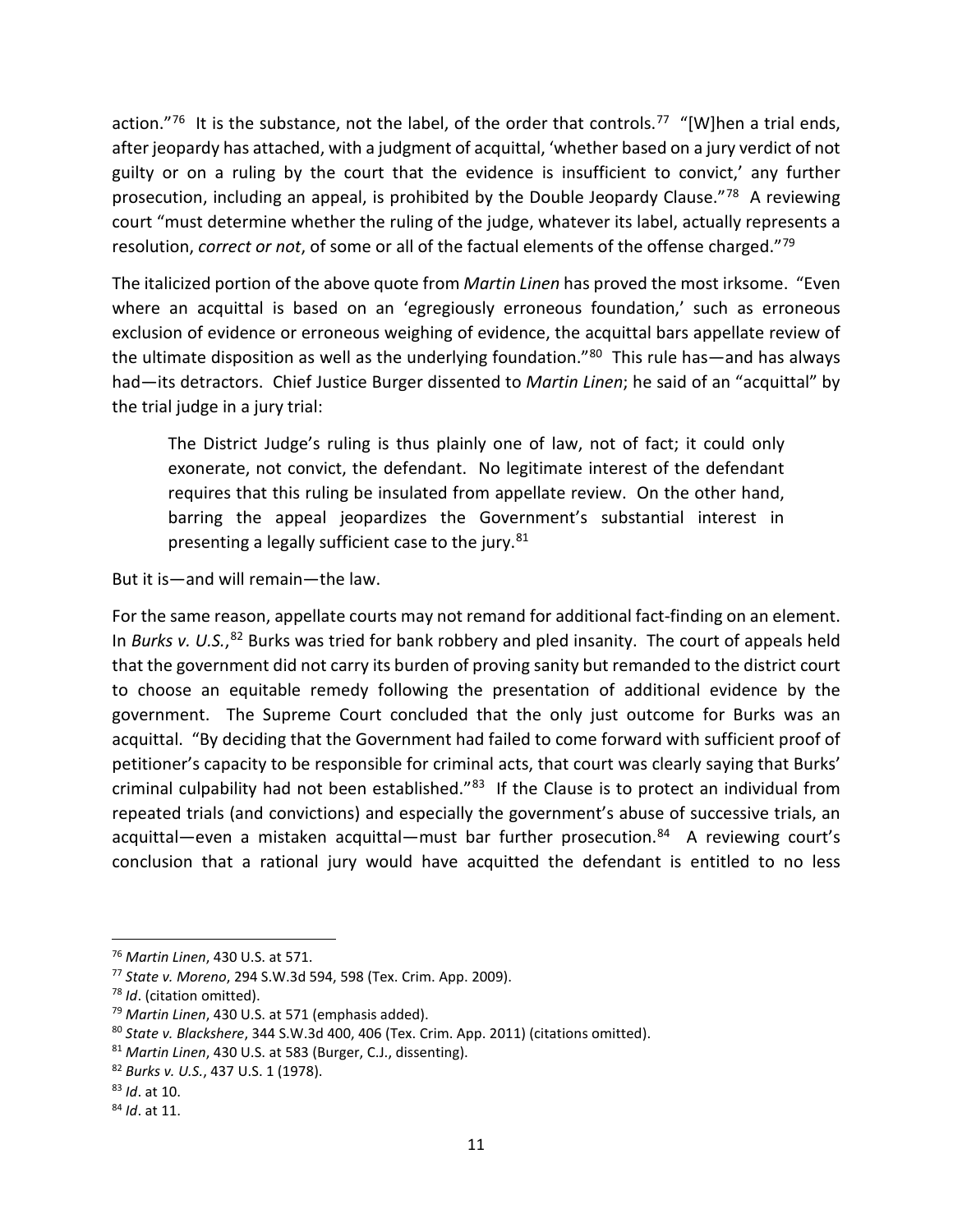preclusive effect.<sup>[85](#page-11-0)</sup> Thus an unreversed appellate determination that the evidence was legally insufficient will terminate the initial jeopardy.<sup>[86](#page-11-1)</sup>

It also does not matter that the proceeding that generated the acquittal *could have been* challenged based on some error that makes it merely voidable. In *Ball v. U.S.*, [87](#page-11-2) for example, Ball was acquitted but his two co-defendants were convicted. The other two successfully appealed on the basis that the indictment charging all of them should have been quashed, and the government tried to re-indict all three. The Supreme Court held that Ball could not be retried. "Ball's acquittal by the verdict of the jury could not be deprived of its legitimate effect by the subsequent reversal by this court of the judgment against the other defendants upon the writ of error sued out by them only."<sup>88</sup> In other words, Ball was happy not to complain about the errors leading to his acquittal and that made it binding.

The good news (for the State) is that courts scrutinize "acquittals" to see if they comply with the above standard. "[I]f the judgment reflects that an accused was acquitted, and it is later made to appear that he was not acquitted in fact, the judgment may be reformed accordingly."<sup>89</sup> Again, it is the substance of the order or ruling, not its title.

In *U.S. v. Scott*, [90](#page-11-5) for example, the trial court waited until after the close of all evidence to dismiss the charges based on prejudice for pretrial delay. The Court rejected the idea that appeal (and possible retrial) were barred by jeopardy. "This is scarcely a picture of an all-powerful state relentlessly pursuing a defendant who had either been found not guilty or who had at least insisted on having the issue of guilt submitted to the first trier of fact."<sup>[91](#page-11-6)</sup> "It is instead a picture of a defendant who chooses to avoid conviction and imprisonment, not because of his assertion that the Government has failed to make out a case against him, but because of a legal claim that the Government's case against him must fail even though it might satisfy the trier of fact that he was guilty beyond a reasonable doubt."<sup>[92](#page-11-7)</sup> The Court contrasted legal bars to conviction extrinsic of the facts to be proved at trial, like a defective charging instrument.<sup>[93](#page-11-8)</sup> The Court held that Scott suffered no injury by the government's appeal of the dismissal. "He has not been 'deprived' of

<span id="page-11-0"></span> <sup>85</sup> *Id*.

<span id="page-11-1"></span><sup>86</sup> *Lydon*, 466 U.S. at 308-09. The requirement that the event be a final determination of the *legal* sufficiency of the evidence against the State is why the "very limited" actions of the "thirteenth juror" in factual-sufficiency review had no jeopardy consequences. *Watson v. State*, 204 S.W.3d 404, 417 (Tex. Crim. App. 2006). <sup>87</sup> 163 U.S. 662 (1896).

<span id="page-11-3"></span><span id="page-11-2"></span><sup>88</sup> *Id*. at 670.

<span id="page-11-4"></span><sup>89</sup> *Ex parte George*, 913 S.W.2d 523, 526 (Tex. Crim. App. 1995). 90 *Scott*, 437 U.S. at 84.

<span id="page-11-5"></span>

<span id="page-11-6"></span><sup>91</sup> *Id*. at 96.

<span id="page-11-7"></span><sup>92</sup> *Id*. at 96.

<span id="page-11-8"></span><sup>93</sup> *See*, *e.g.*, *Lee v. U. S.*, 432 U.S. 23, 30 (1977) (District Court granted a motion to dismiss carried through trial but "stressed that the only obstacle to a conviction was that the fact that the information had been drawn improperly.").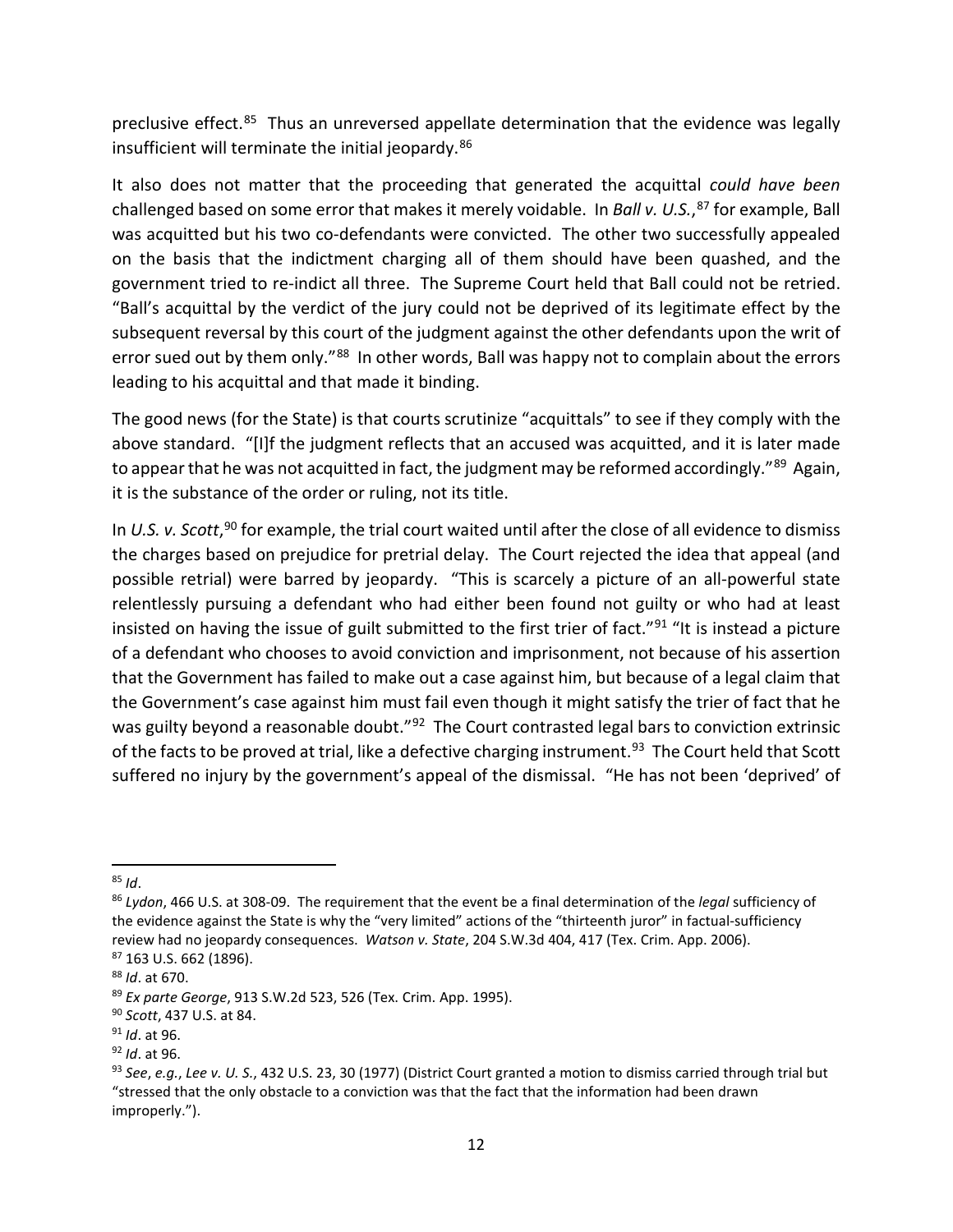his valued right to go to the first jury; only the public has been deprived of its valued right to 'one complete opportunity to convict those who have violated its laws."[94](#page-12-0)

In *State v. Stanley*,<sup>[95](#page-12-1)</sup> the trial court waited until after the State's case-in-chief to grant the defendant's motion to dismiss for vagueness and overbreadth. The order recited that "all charges against the Defendant . . . are in all things dismissed, and the Defendant and her sureties are in all things discharged from further liability."<sup>[96](#page-12-2)</sup> But it was not an order of acquittal, despite the use of language that would be appropriate to such an order. "[N]owhere does the order recite that the appellees have been found not guilty, that the State's evidence did not meet the standard of proof beyond a reasonable doubt, or that the State's proof as to any specific factual element necessary to conviction was lacking."<sup>[97](#page-12-3)</sup> In context, it was a response to a constitutional ground clearly and consistently urged by the defendant, not a "rul[ing] on the ultimate issue of their guilt or innocence."[98](#page-12-4) In other words, it was not an erroneous finding; it was "*no* finding."[99](#page-12-5)

#### C. But what if the trial does not end with any verdict?

Trial sometimes ends without a verdict. In a jury trial, the most common example is a hung jury. In a bench or jury trial, mistrial can be the result of some trial event. The circumstances dictate the analysis.

#### i. *Hung juries*

In 1824, *U.S. v. Perez*[100](#page-12-6) coined the term "manifest necessity" in the first case to hold that retrial was not barred by a mistrial due to a hung jury. The Court framed the issue as one of a jury being discharged without reaching a verdict "without the consent of the prisoner."<sup>[101](#page-12-7)</sup> The question was whether he could be retried. The short answer was "yes": "The prisoner has not been convicted or acquitted, and may again be put upon his defence."[102](#page-12-8) The long answer explained that it was not so simple:

We think, that in all cases of this nature, the law has invested Courts of justice with the authority to discharge a jury from giving any verdict, whenever, in their opinion, taking all the circumstances into consideration, there is a manifest necessity for the act, or the ends of public justice would otherwise be defeated.

<span id="page-12-0"></span> <sup>94</sup> *Scott*, 437 U.S. at 100 (quotations and citation omitted).

<span id="page-12-1"></span><sup>95</sup> *State v. Stanley*, 201 S.W.3d 754, 756 (Tex. Crim. App. 2006).

<span id="page-12-2"></span><sup>96</sup> *Id*. at 756.

<span id="page-12-3"></span><sup>97</sup> *Id*. at 760.

<span id="page-12-4"></span><sup>98</sup> *Id*.

<span id="page-12-5"></span><sup>99</sup> *Id*. (emphasis in original).

<span id="page-12-6"></span><sup>100</sup> *U.S. v. Perez*, 22 U.S. 579, 580 (1824). 101 *Id*. at 579.

<span id="page-12-8"></span><span id="page-12-7"></span><sup>102</sup> *Id*. at 580.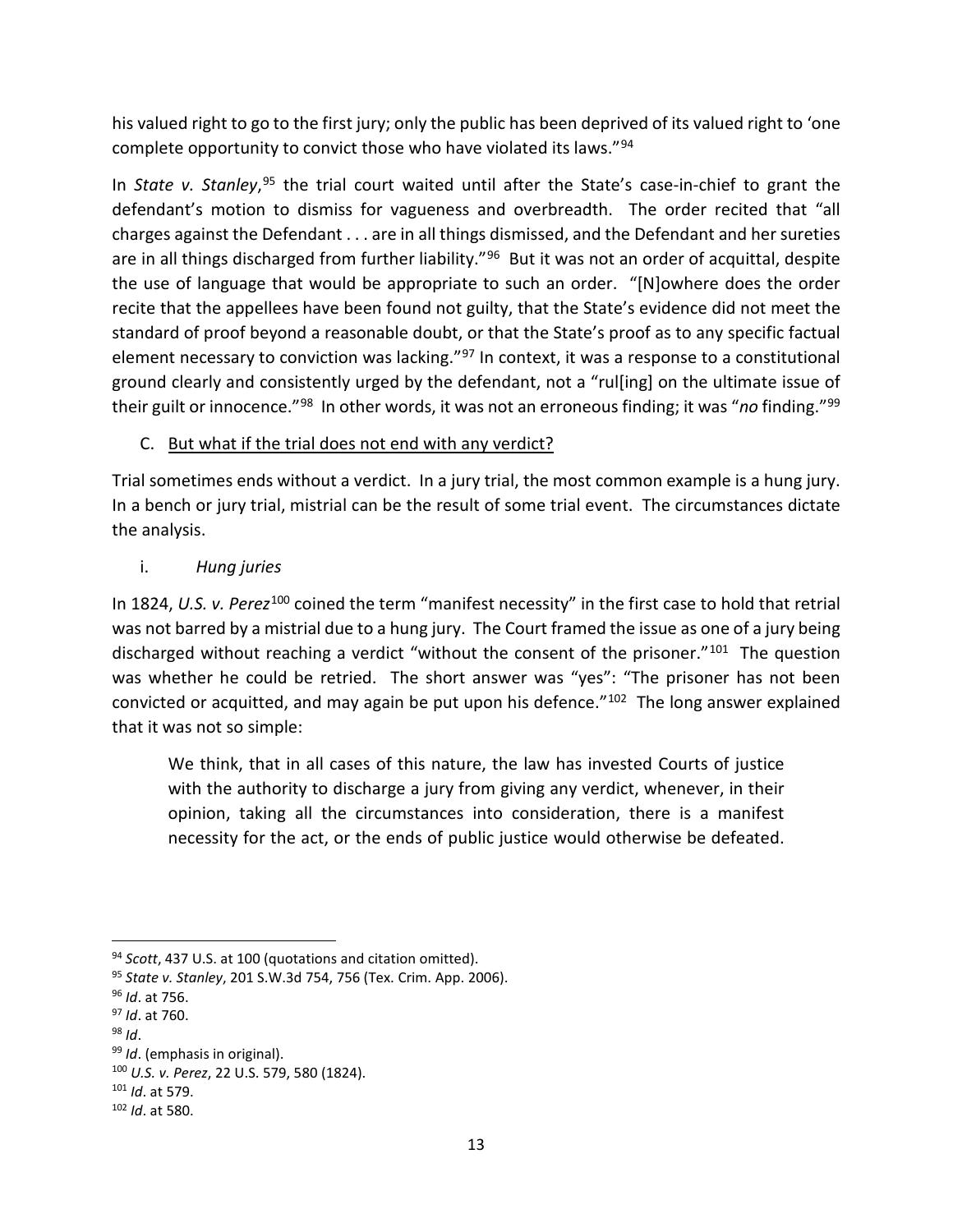They are to exercise a sound discretion on the subject; and it is impossible to define all the circumstances, which would render it proper to interfere.<sup>103</sup>

By 1949, the Court had repeatedly affirmed the view that a defendant is put in jeopardy even when his trial does not end with a verdict.<sup>[104](#page-13-1)</sup> Proceeding from the more modern view, it said that the Double Jeopardy Clause does not require that a defendant go free any time that happens.<sup>[105](#page-13-2)</sup> "Such a rule would create an insuperable obstacle to the administration of justice in many cases in which there is no semblance of the type of oppressive practices at which the double-jeopardy prohibition is aimed."<sup>[106](#page-13-3)</sup> When "unforeseeable circumstances" make a trial's completion "impossible," the protection of society from the guilty would be frustrated for no good reason.<sup>107</sup> In other words, "a defendant's valued right to have his trial completed by a particular tribunal must in some instances be subordinated to the public's interest in fair trials designed to end in just judgments."[108](#page-13-5) After quoting *Perez*, the Court said there is no rigid formula. Instead, courts must "take all circumstances into account and thereby [avoid] the mechanical application of an abstract formula."<sup>[109](#page-13-6)</sup>

Eight years later, the Court reiterated that discharge without the defendant's consent bars retrial regardless of whether a verdict was returned, but reaffirmed the "manifest necessity" or "unforeseeable circumstances" exception from *Perez* and *Wade*. [110](#page-13-7) It held that the Clause protected the defendant in that case from retrial for first-degree murder following the jury's decision to convict him of second-degree murder instead. It did so, in part, because the jury was given a full and fair opportunity to convict on the greater offense and no extraordinary circumstances appear to have prevented it from doing so.<sup>[111](#page-13-8)</sup>

Justice Frankfurter, in dissent, pointed out that a "wooden interpretation" of the Clause that prevents any second trial for any reason—even at the defendant's request—makes the analysis harder than it has to be.<sup>112</sup> A defendant should not be guaranteed "the right of being hung, to protect him from the danger of a second trial."<sup>[113](#page-13-10)</sup> And by 1984, the Court stated simply that, "The Government, like the defendant, is entitled to resolution of the case by verdict from the jury, and jeopardy does not terminate when the jury is discharged because it is unable to agree."[114](#page-13-11) And in *Blueford*, the Court reiterated that, unlike other declarations of mistrial, a trial

<span id="page-13-2"></span> $105$  *Id*.

<span id="page-13-5"></span><sup>108</sup> *Id*.

<span id="page-13-0"></span> <sup>103</sup> *Id*.

<span id="page-13-1"></span><sup>104</sup> *Wade*, 336 U.S. at 688.

<span id="page-13-3"></span><sup>106</sup> *Id*. at 688-89.

<span id="page-13-4"></span><sup>107</sup> *Id*. at 689.

<span id="page-13-6"></span><sup>109</sup> *Id*. at 691 (internal quotation omitted).

<span id="page-13-8"></span><span id="page-13-7"></span><sup>110</sup> *Green*, 355 U.S. at 188. 111 *Id*. at 191.

<span id="page-13-11"></span>

<span id="page-13-10"></span><span id="page-13-9"></span><sup>112</sup> *Id*. at 204 (Frankfurter, J., dissenting). 113 *Id*. (citation omitted). 114 *Richardson v. U.S.*, 468 U.S. 317, 326 (1984).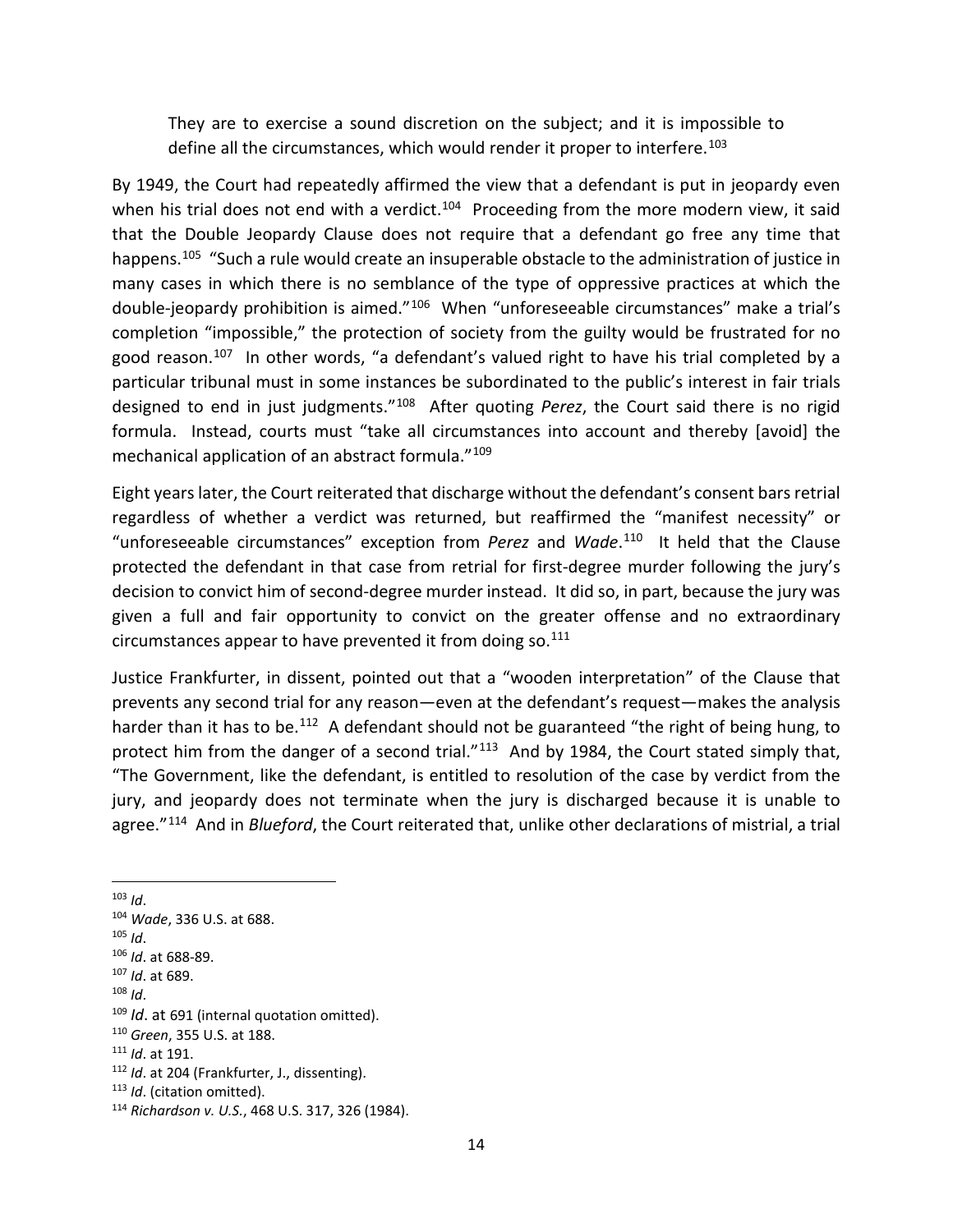court need not "consider any particular means of breaking the impasse—let alone to consider giving the jury new options for a verdict. $"115"$  $"115"$ 

- ii. *Other mistrials*
- a. Without consent

"The premature termination of a criminal prosecution by the declaration of a mistrial, if it is against the defendant's wishes, will ordinarily bar further prosecution for the same offense."<sup>[116](#page-14-1)</sup> The State faces a "heavy burden" to justify retrial in such circumstances; it must show a "manifest necessity."[117](#page-14-2) 

But review is not for the existence of manifest necessity; it is of the propriety of the ruling saying there was. Using an abuse-of-discretion standard, appellate review focuses on whether the trial court considered and reasonably discounted less drastic alternatives, assuming they exist.<sup>[118](#page-14-3)</sup> There is no abuse of discretion when there were "extraordinary circumstances" that 1) rendered it impossible to arrive at a fair verdict before the initial tribunal, 2) made it "simply impossible to continue with trial," or 3) made it such that any verdict would automatically be subject to reversal on appeal.<sup>[119](#page-14-4)</sup> The trial court need not expressly articulate its rationale, but manifest necessity must be apparent from the record.<sup>[120](#page-14-5)</sup> The decision to order a mistrial over objection will be afforded "great deference," as it "turn[s] on the trial judge's unique ability to evaluate whether the complained of action biased the jury and, if so, to determine if that bias can be remedied by an instruction to disregard."[121](#page-14-6)

Although most non-consensual mistrials are *sua sponte*, some come at the State's request yet do not bar retrial. In *Pierson v. State*, an indecency and aggravated-sexual-assault-of-a-child case, the first question asked of the victim on cross-examination was whether she had claimed Pierson "did these same things to his own daughter[.]"<sup>[122](#page-14-7)</sup> The State objected before it was answered and immediately requested a mistrial, which the trial court was inclined to grant and, following a hearing, did. The Court of Criminal Appeals held that the ruling was not an abuse of discretion on that record. The defense, as the proponent of the evidence bore the burden of admissibility and, at the time of the ruling, neither the parties nor trial court were sure what the factual basis of the question was. "[W]ithout knowing the content of the victim's allegation, it appears that defense counsel hoped, more than intended, that the answer elicited would lead to admissible evidence."<sup>[123](#page-14-8)</sup> "Under these circumstances, the trial court was free to conclude that Appellant

<span id="page-14-3"></span><sup>118</sup> *Id*.

<span id="page-14-7"></span><sup>122</sup> 426 S.W.3d 763 (Tex. Crim. App. 2014).

<span id="page-14-0"></span> <sup>115</sup> *Blueford*, 566 U.S. at 609.

<span id="page-14-1"></span><sup>116</sup> *Ex parte Garza*, 337 S.W.3d 903, 909 (Tex. Crim. App. 2011).

<span id="page-14-2"></span> $117$  *Id.* 

<span id="page-14-4"></span> $119$  *Id.* 

<span id="page-14-5"></span><sup>120</sup> *Id*. at 909-10.

<span id="page-14-6"></span><sup>121</sup> *Pierson v. State*, 426 S.W.3d 763, 773 (Tex. Crim. App. 2014).

<span id="page-14-8"></span><sup>123</sup> *Id*. at 771.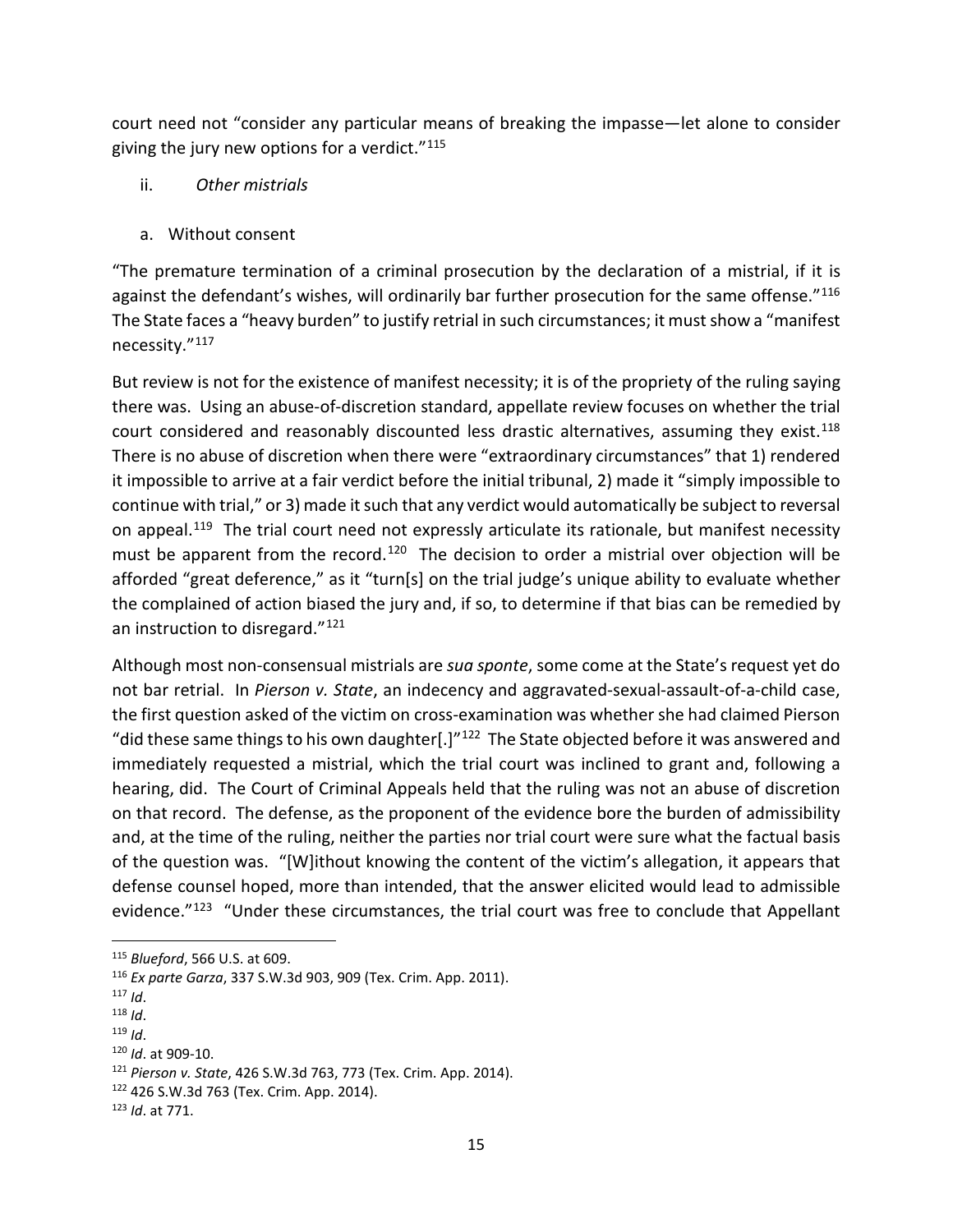failed to carry his burden, as proponent of the evidence, to show that the question was anything more than a prelude to impeachment on a collateral matter and an impermissible attempt to attack the complaining witness's general credibility with evidence of specific instances of conduct."<sup>[124](#page-15-0)</sup> The Court could also tell from the trial court's comments that its ruling was "deliberate" rather than "precipitous."[125](#page-15-1)

#### b. With consent or at the defendant's request

If a defendant consents to a mistrial, double jeopardy will not prevent his re-prosecution.<sup>126</sup> "The distinction between mistrials declared by the court *sua sponte* and mistrials granted at the defendant's request or with his consent is wholly consistent with the protections of the Double Jeopardy Clause."[127](#page-15-3) This is so even when a judicial error or prosecutorial (mis)conduct precipitates the request. In such circumstances, a defendant may wish "to go to the first jury and, perhaps, end the dispute then and there with an acquittal." $128$  Or he might "reasonably conclude that a continuation of the tainted proceeding would result in a conviction followed by a lengthy appeal and, if a reversal is secured, by a second prosecution."<sup>[129](#page-15-5)</sup> In such a case, his request for a mistrial serves similar objectives to the Clause itself: the avoidance of the anxiety, expense, and delay occasioned by multiple prosecutions. A defendant's choice, if respected, has the consequence of making a second trial possible.

This does not mean that any mistrial requested by the defense invites retrial. What if the State forces a request for mistrial to avoid an acquittal? In *Ex parte Lewis*,<sup>[130](#page-15-6)</sup> the Court of Criminal Appeals adopted the federal standard for this analysis that was set forth in *Oregon v. Kennedy*. [131](#page-15-7) When the prosecutor's actions giving rise to a defense motion for mistrial were done in order to "goad" the defendant into making it, permitting a second trial would make the defendant's valued right to complete his trial before the first jury "a hollow shell." $132$  But that Court discounted a standard based on generalized "bad faith conduct" or "overreaching."<sup>133</sup> Instead, it held that "a standard that examines the intent of the prosecutor, though certainly not entirely free from practical difficulties, is a manageable standard to apply."[134](#page-15-10) It requires a finding of fact based on the familiar practice of inference from circumstances, and is readily reviewable on appeal.<sup>135</sup> When an error that could justify a mistrial occurs, even when it is the result of

<span id="page-15-0"></span> <sup>124</sup> *Id*. at 772.

<span id="page-15-1"></span><sup>125</sup> *Id*. at 775.

<span id="page-15-2"></span><sup>126</sup> *Ex parte Garrels*, 559 S.W.3d 517, 519 (Tex. Crim. App. 2018).

<span id="page-15-3"></span><sup>127</sup> *U.S. v. Dinitz*, 424 U.S. 600, 608 (1976).

<span id="page-15-4"></span><sup>128</sup> *Id*. (internal quotation and citation omitted).

<span id="page-15-5"></span> $129$  *Id.* 

<span id="page-15-6"></span><sup>130</sup> *Ex parte Lewis*, 219 S.W.3d 335 (Tex. Crim. App. 2007).

<span id="page-15-7"></span><sup>131</sup> *Oregon v. Kennedy*, 456 U.S. 667 (1982).

<span id="page-15-8"></span><sup>132</sup> *Id*. at 673.

<span id="page-15-10"></span><span id="page-15-9"></span><sup>133</sup> *Id*. at 674. 134 *Id*. at 675. 135 *Id*.

<span id="page-15-11"></span>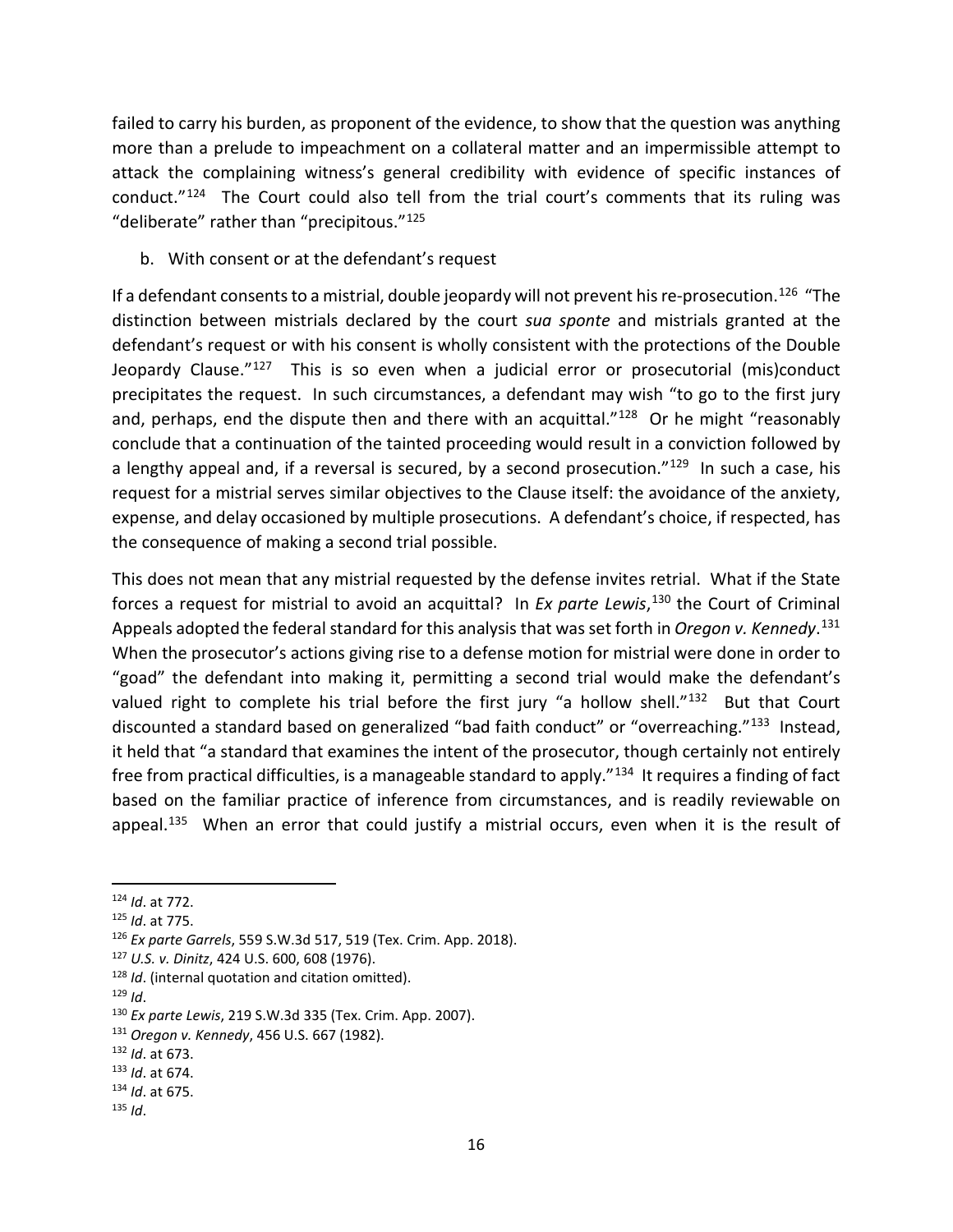overreaching or gamesmanship, a retrial is not barred so long as the defendant retains "primary control over the course to be followed."[136](#page-16-0)

c. Implied consent

Consent may be implied from the circumstances but it must be supported by record evidence.<sup>[137](#page-16-1)</sup> It will be the State's burden before the second trial to show that the defendant acquiesced.<sup>[138](#page-16-2)</sup> Although this does not require demonstrating a "knowing, intelligent, and voluntary" waiver, it will require more than showing that a mistrial was mentioned and the defendant failed to object despite having the opportunity.<sup>139</sup> The defense may have a strategic reason for not agreeing, at least on the record. The State will have to show through circumstantial evidence—the defense objection that precipitated the *sua sponte* motion, his tacit acceptance of the need, or his repeated previous requests for mistrial, perhaps—that the defendant exercised his "primary control" to relinquish his right to a single arbiter.

#### D. Other considerations

i. *The Clause does not (currently) prevent convictions for the same offense by different sovereigns.*

When a defendant in a single act violates the "peace and dignity" of two sovereigns by breaking the laws of each, he has committed two distinct "offences" as that concept was understood at the time of the Founding.<sup>140</sup> But the test is not control over the prosecution; "[t]he degree to which an entity exercises self-governance—whether autonomously managing its own affairs or continually submitting to outside direction—plays no role in the analysis."<sup>141</sup> Instead, whether two entities are separate sovereigns turns on whether the two entities draw their authority to punish the offender from distinct sources of power.<sup>[142](#page-16-6)</sup>

For example, "the States are separate sovereigns with respect to the Federal Government because each State's power to prosecute is derived from its own 'inherent sovereignty,' not from the Federal Government."<sup>[143](#page-16-7)</sup> The same is true of Indian Territories.<sup>[144](#page-16-8)</sup> But other federal territories, such as Puerto Rico, are not separate sovereigns because the "ultimate source" of

<span id="page-16-1"></span><span id="page-16-0"></span><sup>&</sup>lt;sup>136</sup> *Id*. at 676.<br><sup>137</sup> *Ex parte Garrels*, 559 S.W.3d at 525 (refusing to presume implied waiver on a silent record).

<span id="page-16-2"></span><sup>138</sup> *Id*. at 524, 526.

<span id="page-16-3"></span><sup>139</sup> *Id*. at 523.

<span id="page-16-4"></span><sup>140</sup> *Heath v. Alabama*, 474 U.S. 82, 88 (1985).

<span id="page-16-5"></span><sup>141</sup> *Puerto Rico v. Sanchez Valle*, 136 S. Ct. 1863, 1870 (2016).

<span id="page-16-6"></span><sup>142</sup> *Heath*, 474 U.S. at 88.

<span id="page-16-7"></span><sup>143</sup> *Id*. at 89.

<span id="page-16-8"></span><sup>144</sup> *Sanchez Valle*, 136 S. Ct. at 1872.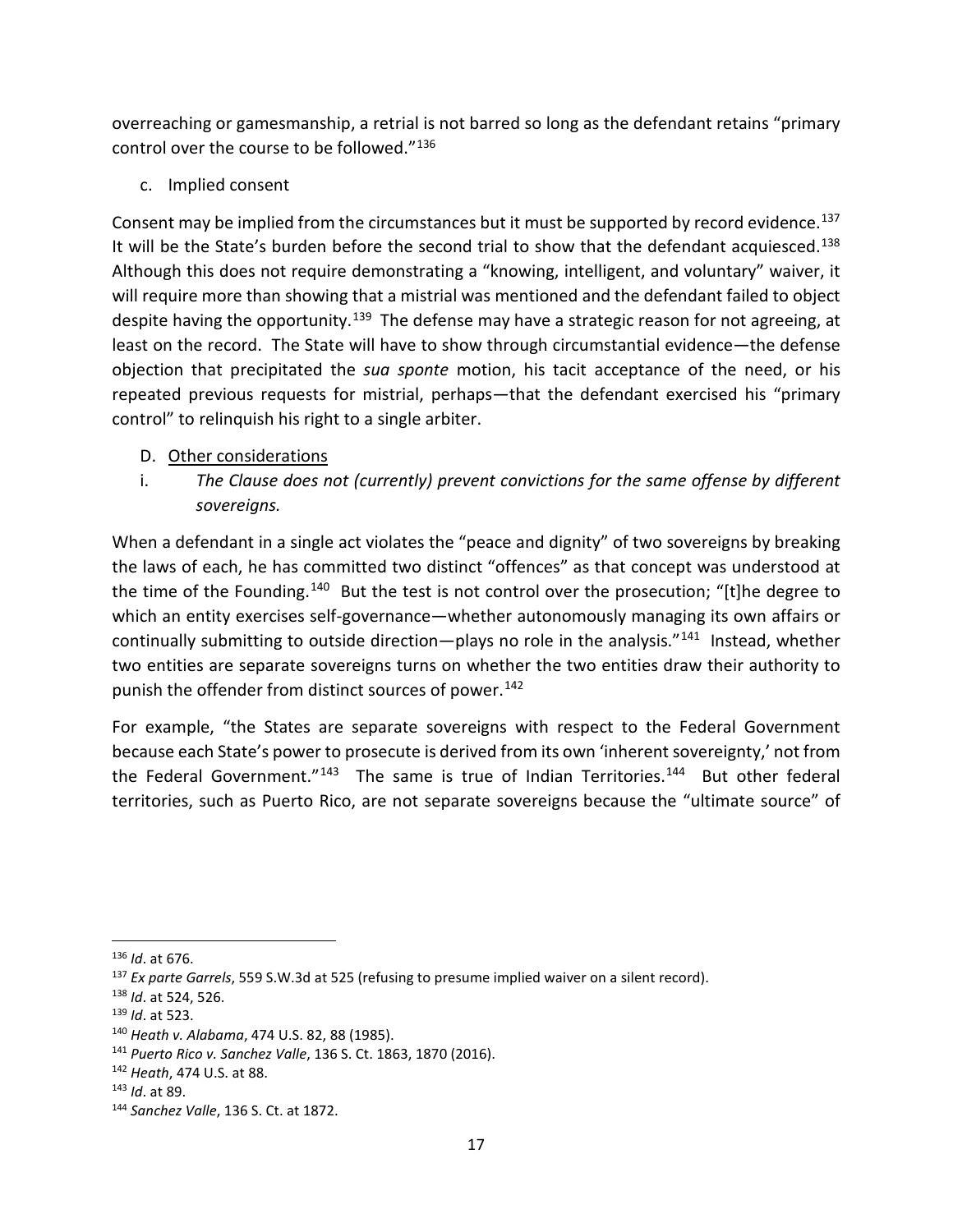prosecutorial authority flows from the federal government in both cases.<sup>[145](#page-17-0)</sup> For the same reason, municipal subdivisions of a state are not separate sovereigns from that state.<sup>[146](#page-17-1)</sup>

The current, long-held understanding of the separate sovereigns doctrine is currently under review in *Gamble v. U.S.*[147](#page-17-2)

#### ii. *The Clause does not prevent inconsistent verdicts in a single trial.*

The Court held in 1932 that a defendant has no right to consistent verdicts in a single trial.<sup>[148](#page-17-3)</sup> Dunn was tried for three counts related to liquor possession or sales: 1) keeping for sale at a specified place intoxicating liquor ("maintaining a common nuisance"), 2) unlawful possession of intoxicating liquor, and 3) unlawful sale of such liquor.<sup>149</sup> The evidence was the same for all three counts but he was convicted on the first count and acquitted on the other two. Dunn had presented an alibi defense, and argued that the acquittals on the second and third counts entitled him to an acquittal on the first. The Court disagreed. "Consistency in the verdict is not necessary. Each count in an indictment is regarded as if it was a separate indictment."<sup>[150](#page-17-5)</sup> "That the verdict may have been the result of compromise, or of a mistake on the part of the jury, is possible. But verdicts cannot be upset by speculation or inquiry into such matters."[151](#page-17-6)

Fifty years later, in *U.S. V. Powell*, the Court explained that *Dunn* also applied when the inconsistent verdicts consist of an offense and the facilitation of that offense.<sup>152</sup> Powell and her family dealt drugs. She was indicted, *inter alia*, on one count of conspiracy to possess cocaine with intent to distribute (Count 1), one count of possession with intent to distribute (Count 9), and four counts of using a telephone to facilitate those offenses (Counts 3-6). Powell was convicted of counts 3 through 5 but acquitted on the underlying felonies. She argued that the Clause required that she be acquitted in full.

The Court summarized the problem with basing a demand for acquittal on an inconsistent verdict thus: "it is unclear whose ox has been gored."<sup>[153](#page-17-8)</sup> Regardless of whether the inconsistency is on a predicate offense, it cannot be determined what the jury "really meant."<sup>154</sup> "The problem is

<span id="page-17-0"></span> <sup>145</sup> *Id*. at 1874-75.

<span id="page-17-1"></span><sup>146</sup> *Waller v. Florida*, 397 U.S. 387, 392-95 (1970). Discussion to the contrary in cases like *Ex parte Doan*, 369 S.W.3d 205 (Tex. Crim. App. 2012), can be attributed to their context, *i.e.*, whether preclusion applied as between different agencies/counties *and* different proceedings. The two conversations were intertwined, and *State v. Waters*, 560 S.W.3d 651 (Tex. Crim. App. 2018), discussed below, puts the value of those conversations in doubt. <sup>147</sup> Case No. 17-646.

<span id="page-17-3"></span><span id="page-17-2"></span><sup>148</sup> *Dunn v. U.S.*, 284 U.S. 390 (1932). This applies to inconsistent verdicts between co-defendants, too. *Standefer v. U.S.*, 447 U.S. 10, 25 (1980) ("the simple, if discomforting, reality [is] that different juries may reach different results under any criminal statute. That is one of the consequences we accept under our jury system.") (quotation and citation omitted).

<span id="page-17-4"></span><sup>149</sup> *Dunn*, 284 U.S. at 390.

<span id="page-17-5"></span><sup>150</sup> *Id*. at 393.

<span id="page-17-6"></span><sup>151</sup> *Id*. at 394.

<span id="page-17-7"></span><sup>152</sup> *U.S. v. Powell*, 469 U.S. 57 (1984).

<span id="page-17-8"></span><sup>153</sup> *Id*. at 65.

<span id="page-17-9"></span><sup>154</sup> *Id*. at 68.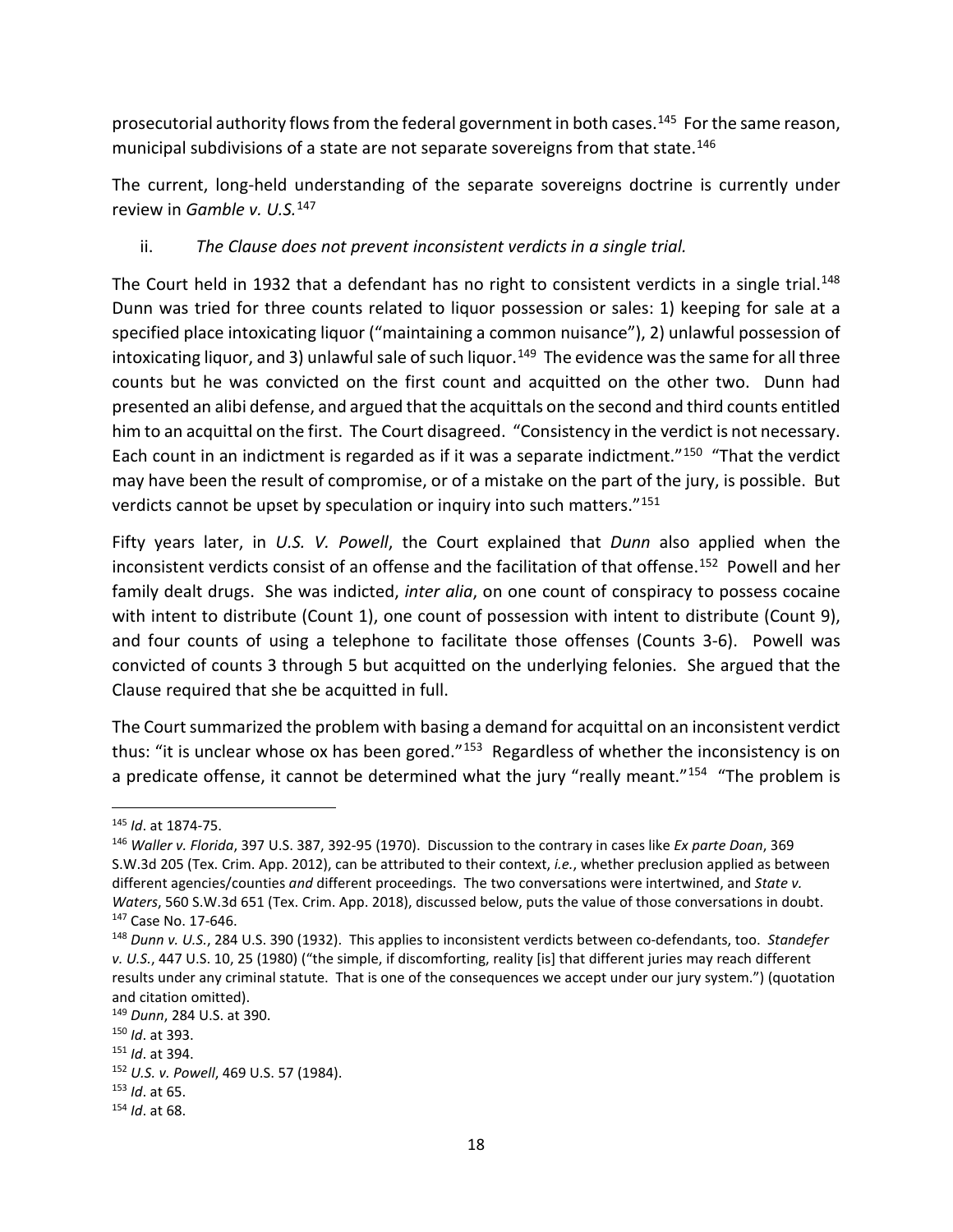that the same jury reached inconsistent results; once that is established[,] principles of collateral estoppel—which are predicated on the assumption that the jury acted rationally and found certain facts in reaching its verdict—are no longer useful."[155](#page-18-0) "The fact that the inconsistency may be the result of lenity, coupled with the Government's inability to invoke review, suggests that inconsistent verdicts should not be reviewable."[156](#page-18-1) Acquittal under such circumstances would be "hardly satisfactory," and nothing in the Constitution requires it.<sup>157</sup> And it would be "imprudent and unworkable" to allow defendants to argue that their inconsistent verdict was the result of error rather than lenity.<sup>158</sup> "Such an individualized assessment of the reason for the inconsistency would be based either on pure speculation, or would require inquiries into the jury's deliberations that courts generally will not undertake."<sup>[159](#page-18-4)</sup> All in all, "it is neither irrational nor illogical to require [a defendant who accepts the benefit of an acquittal] to accept the burden of conviction on the counts on which the jury convicted."<sup>[160](#page-18-5)</sup>

Ultimately, a jury's inexplicably inconsistent verdicts can be taken as a sign that the State piled on. It is the jury's "overriding responsibility," after all, "to stand between the accused and a potentially arbitrary or abusive Government that is in command of the criminal sanction."[161](#page-18-6) As a result, we should perhaps be less annoyed when it happens.

# **IV. Collateral estoppel**

One adjunct of double jeopardy law that has gotten a lot of attention recently is collateral estoppel, or issue preclusion. Discussed more fully below, issue preclusion prevents a party from relitigating a question of fact that was litigated, determined by, and essential to a valid and final judgment. It has its origins in civil practice and was applied in federal criminal law before it was constitutionalized in 1970. But the rationale for incorporating it into the Fifth Amendment is dubious and its application complicated, both of which leave its future uncertain.

# A. History

The story of the Supreme Court's adoption of collateral estoppel begins in 1958 with *Hoag v. N.J.*<sup>[162](#page-18-7)</sup> Hoag was charged in three counts with robbing three individuals at a restaurant: Cascio, Capezzuto, and Galiardo. Those victims, plus two unnamed victims, Dottino and Yager, testified at trial but only Yager was able to identify Hoag at trial. Hoag testified to an alibi, and was acquitted on all three indictments. The State then indicted Hoag for the robbery of Yager. Yager was the only witness called by the State. The defense called Cascio, Capezzuto, Galiardo, and

- <sup>158</sup> *Id*. at 66.
- <span id="page-18-4"></span><span id="page-18-3"></span><sup>159</sup> *Id*.

<span id="page-18-0"></span> <sup>155</sup> *Id*.

<span id="page-18-1"></span><sup>156</sup> *Id*. at 66.

<span id="page-18-2"></span><sup>157</sup> *Id*. at 65.

<span id="page-18-5"></span><sup>160</sup> *Id*. at 69.

<span id="page-18-7"></span><span id="page-18-6"></span><sup>&</sup>lt;sup>161</sup> *Martin Linen*, 430 U.S. at 573.<br><sup>162</sup> 356 U.S. 464 (1958).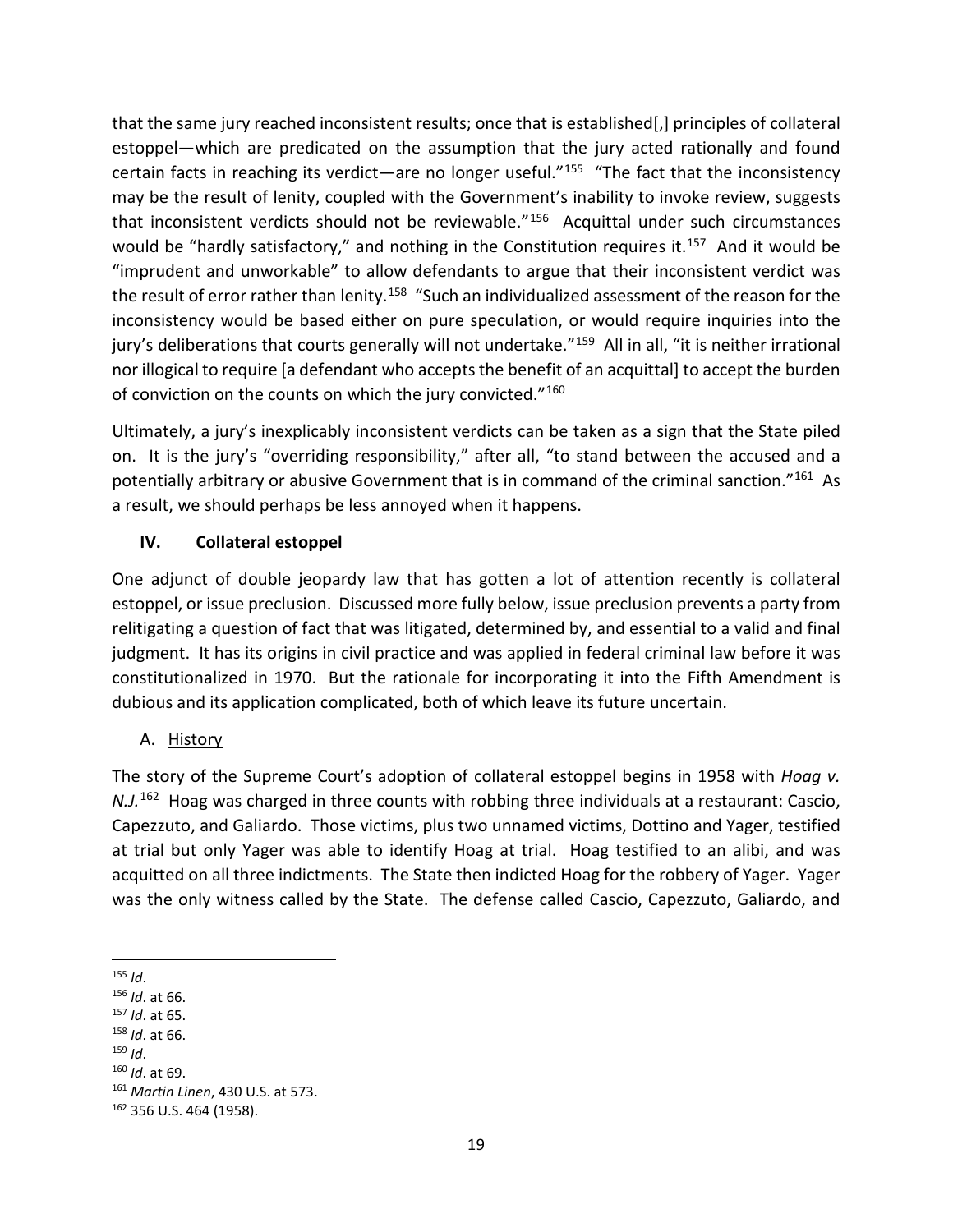Dottino, who each testified "once again" either that petitioner was not one of the robbers or that a positive identification was not possible. Hoag again testified to an alibi but was convicted.

Hoag argued to the Supreme Court that the second prosecution violated the Double Jeopardy Clause, which he said was "implicit in the concept of ordered liberty" and as such applied to the States through the Fourteenth Amendment. He said the retrial "amounted to trying him again on the same charges."[163](#page-19-0) The Clause was not made fully applicable to the states until *Benton v.*  Maryland over a decade later,<sup>[164](#page-19-1)</sup> but the Court addressed his bare claim that the Due Process Clause prevented his subsequent trial.

The Court had no trouble stating "[a]t the outset" that Hoag "ha[d] not been twice put in jeopardy for the same crime.["165](#page-19-2) According to New Jersey law—and traditional jeopardy analysis—each of the robberies was a separate offense though taking place on the same occasion.<sup>[166](#page-19-3)</sup> "Certainly nothing in the Due Process Clause prevented the State from making that construction."<sup>[167](#page-19-4)</sup>

The problem was not the number of prosecutions but their successive nature. "[E]ven if it was constitutionally permissible for New Jersey to punish petitioner for each of the four robberies as separate offenses, it does not necessarily follow that the State was free to prosecute him for each robbery at a different trial."<sup>[168](#page-19-5)</sup> This is because successive trials on related but distinct offenses could be used to wear the accused down, which is one of the evils the prohibition against double jeopardy seeks to prevent.<sup>[169](#page-19-6)</sup> That would also lead to "fundamental unfairness" under the Due Process Clause.<sup>170</sup> The Court recognized the "preferable practice" to try several offenses in a single trial under these circumstances but refused to decide the issue for the states or provide an "overall formula."<sup>[171](#page-19-8)</sup> "We do not think that the Fourteenth Amendment always forbids States to prosecute different offenses at consecutive trials even though they arise out of the same occurrence."[172](#page-19-9) The analysis would be a case-by-case inquiry into whether the State tried to game the system by pursuing successive trials.

Turning to the facts of Hoag's case, the Court made "a fair inference from the record" that the State initiated the second prosecution because of the unexpected failure of four of the State's witnesses to identify petitioner after two of these witnesses had previously identified him to police.<sup>[173](#page-19-10)</sup> It could not say "that, after such an unexpected turn of events, the State's decision to

<span id="page-19-0"></span>163 *Id*. at 466.

<span id="page-19-1"></span><sup>164</sup> 395 U.S. 784, 794 (1969).

<span id="page-19-3"></span><span id="page-19-2"></span><sup>165</sup> 356 U.S. 466. 166 *Id*. at 467. 167 *Id*.

<span id="page-19-6"></span><span id="page-19-5"></span><span id="page-19-4"></span><sup>168</sup> *Id*. 169*Hoag v. State of N.J.*, 356 U.S. 464, 467 (1958). 170 *Id*.

<span id="page-19-7"></span>

<span id="page-19-10"></span>

<span id="page-19-9"></span><span id="page-19-8"></span><sup>&</sup>lt;sup>171</sup> *Id*. at 467-68.<br><sup>172</sup> *Id*. at 467.<br><sup>173</sup> *Id*. at 469. "Indeed, after the second of the two witnesses failed to identify petitioner, the State pleaded surprise and attempted to impeach his testimony." *Id*.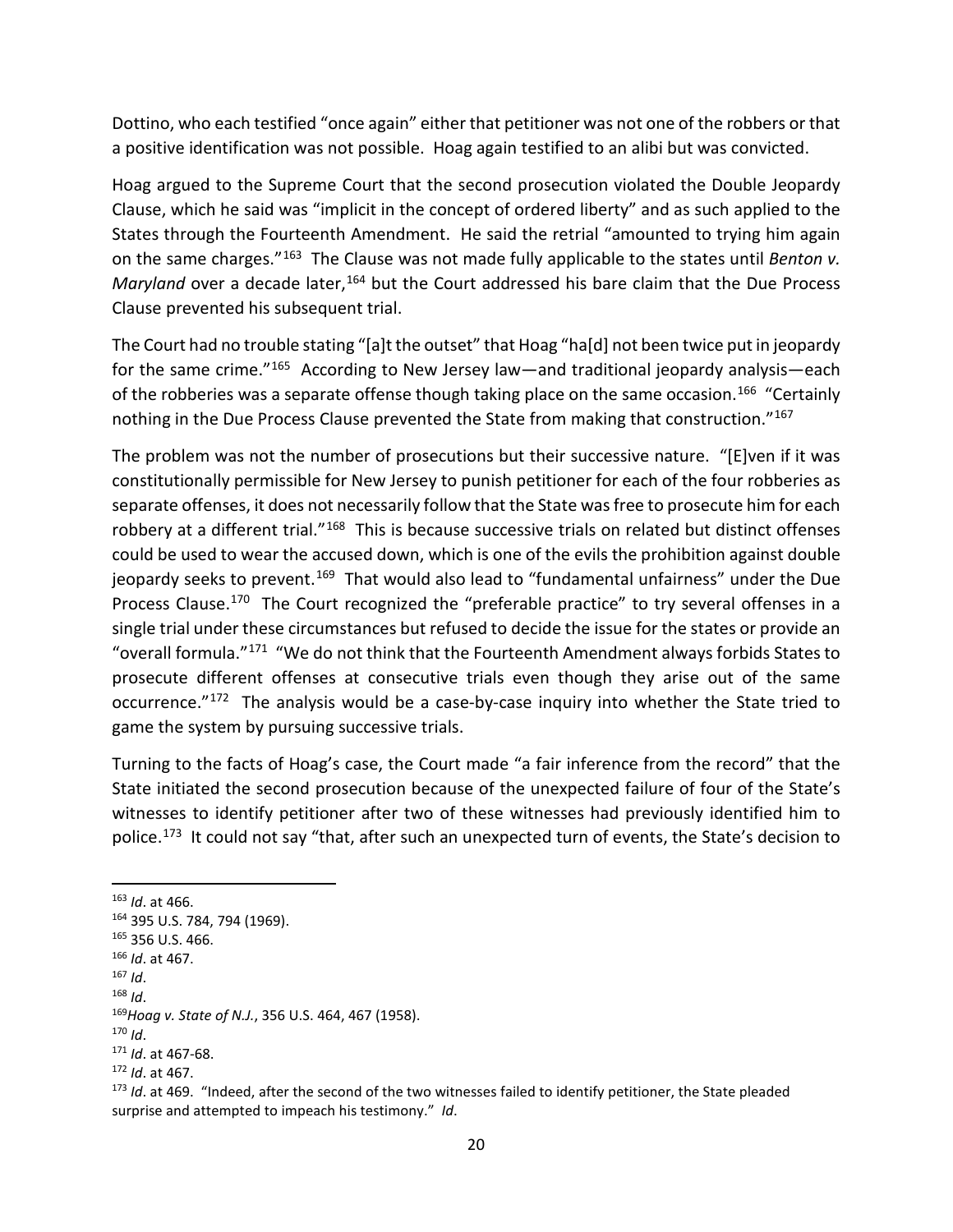try petitioner for the Yager robbery was so arbitrary or lacking in justification that it amounted to a denial of those concepts constituting the very essence of a scheme of ordered justice, which is due process."[174](#page-20-0) "Thus, whatever limits may confine the right of a State to institute separate trials for concededly different criminal offenses, it is plain to us that these limits have not been transgressed in this case."<sup>[175](#page-20-1)</sup>

Hoag also challenged his conviction on collateral estoppel grounds. He argued that the sole disputed issue in the first trial was identity, which was necessarily decided in his favor.<sup>[176](#page-20-2)</sup> The Court recognized that, despite its civil origins, the doctrine "has been widely employed in criminal cases in both state and federal courts[,]" but it "entertain[ed] grave doubts whether collateral estoppel can be regarded as a constitutional requirement."<sup>[177](#page-20-3)</sup> It did not decide the question, however, as the New Jersey court concluded there was no way of knowing if the acquittal turned on identity as opposed to some other element. $178$ 

Chief Justice Warren dissented. "The issue is whether or not this determination of guilt, based as it is on the successive litigation of a single issue that had previously been resolved by a jury in petitioner's favor, is contrary to the requirements of fair procedure guaranteed by the Due Process Clause of the Fourteenth Amendment."<sup>179</sup> "[T]he issue of guilt, which turned solely on the issue of identity, went to the [first] jury. . . . To convict petitioner by litigating this issue again before 12 different jurors is to employ a procedure that fails to meet the standard required by the Fourteenth Amendment."<sup>[180](#page-20-6)</sup> Justice Douglas, joined by Justice Black, added:

The resolution of this crucial alibi issue in favor of the prosecution was as essential to conviction in the second trial as its resolution in favor of the accused was essential to his acquittal in the first trial. Since petitioner was placed in jeopardy once and found not to have been present or a participant, he should be protected from further prosecution for a crime growing out of the identical facts and occurring at the same time.<sup>[181](#page-20-7)</sup>

Twelve years later, and one year after incorporation, the Supreme Court changed its framework but perhaps not its intent in *Ashe v. Swenson*. [182](#page-20-8) Ashe was one of three or four men who robbed six men, including Knight and Roberts, at a poker game. He was first tried for the robbery of Knight. The State called Knight and three of the other victims.  $183$  Each testified that an armed robbery by three or four men occurred but two witnesses could not identify Ashe and the two

<span id="page-20-1"></span><span id="page-20-0"></span><sup>&</sup>lt;sup>174</sup> *Id*. at 470 (internal quotation and citation omitted).<br><sup>175</sup> *Id*.<br><sup>176</sup> *Id*.

<span id="page-20-2"></span>

<span id="page-20-4"></span><span id="page-20-3"></span><sup>176</sup> *Id*. 177 *Id*. at 470-71. 178 *Id*. at 471.

<span id="page-20-6"></span><span id="page-20-5"></span><sup>&</sup>lt;sup>179</sup> *Id.* at 474 (Warren, C.J., dissenting).<br><sup>180</sup> *Id.* at 477.<br><sup>181</sup> *Id.* at 479 (Douglas, J., dissenting).

<span id="page-20-8"></span><span id="page-20-7"></span><sup>182</sup> 397 U.S. 436 (1970).

<span id="page-20-9"></span><sup>183</sup> *Id*. at 438.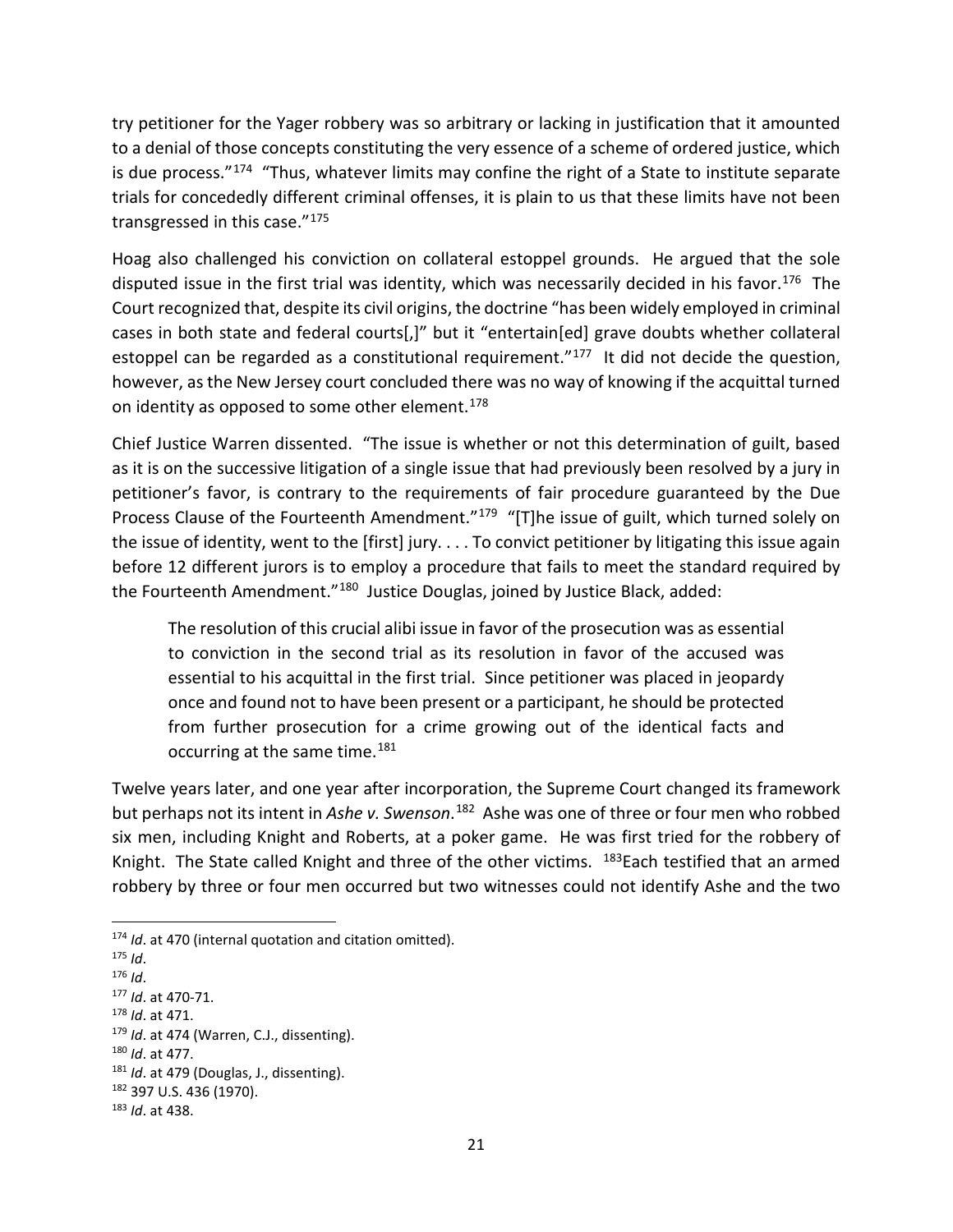witnesses who could did so by voice similarity or "size and height, and [Ashe']s actions." Despite being told not to elaborate on its verdict, the jury found Ashe "not guilty due to insufficient evidence."

The State tried Ashe six weeks later for the robbery of Roberts. Most of the same witnesses testified but their identification testimony was stronger in the second trial: the two witnesses who had been wholly unable to identify Ashe now testified that his features, size, and mannerisms matched those of one of their assailants; the witness who had identified Ashe by his size and actions now also remembered him by the unusual sound of his voice. The State also declined to call a witness whose identification testimony at the first trial had been "conspicuously negative." Ashe was convicted.

The Court viewed the issues differently than in *Hoag*—which had "virtually identical" "operative facts" to *Ashe*—because *Benton v. Maryland* had been decided in the interim.[184](#page-21-0) "The question is no longer whether collateral estoppel is a requirement of due process, but whether it is a part of the Fifth Amendment's guarantee against double jeopardy."<sup>185</sup> Collateral estoppel "means simply that when an issue of ultimate fact has once been determined by a valid and final judgment, that issue cannot again be litigated between the same parties in any future lawsuit."<sup>[186](#page-21-2)</sup> The Court noted that the doctrine had been applied in federal criminal law for at least 50 years at that point, the lesson being that it be applied "with realism and rationality" rather than "the hypertechnical and archaic approach of a 19th century pleading book."<sup>187</sup> The test was phrased thus:

Where a previous judgment of acquittal was based upon a general verdict, as is usually the case, this approach requires a court to examine the record of a prior proceeding, taking into account the pleadings, evidence, charge, and other relevant matter, and conclude whether a rational jury could have grounded its verdict upon an issue other than that which the defendant seeks to foreclose from consideration.[188](#page-21-4) 

"Any test more technically restrictive would, of course, simply amount to a rejection of the rule of collateral estoppel in criminal proceedings, at least in every case where the first judgment was based upon a general verdict of acquittal."<sup>[189](#page-21-5)</sup> It added, in a footnote, "If a later court is permitted to state that the jury may have disbelieved substantial and uncontradicted evidence of the

<span id="page-21-1"></span>

<span id="page-21-2"></span>

<span id="page-21-3"></span>

<span id="page-21-0"></span><sup>&</sup>lt;sup>184</sup> *Id*. at 441-42.<br><sup>185</sup> *Id*. at 442.<br><sup>186</sup> *Id*. at 443.<br><sup>187</sup> *Id*. at 443-44. (citations and quotation omitted).

<span id="page-21-5"></span><span id="page-21-4"></span><sup>189</sup> *Id*.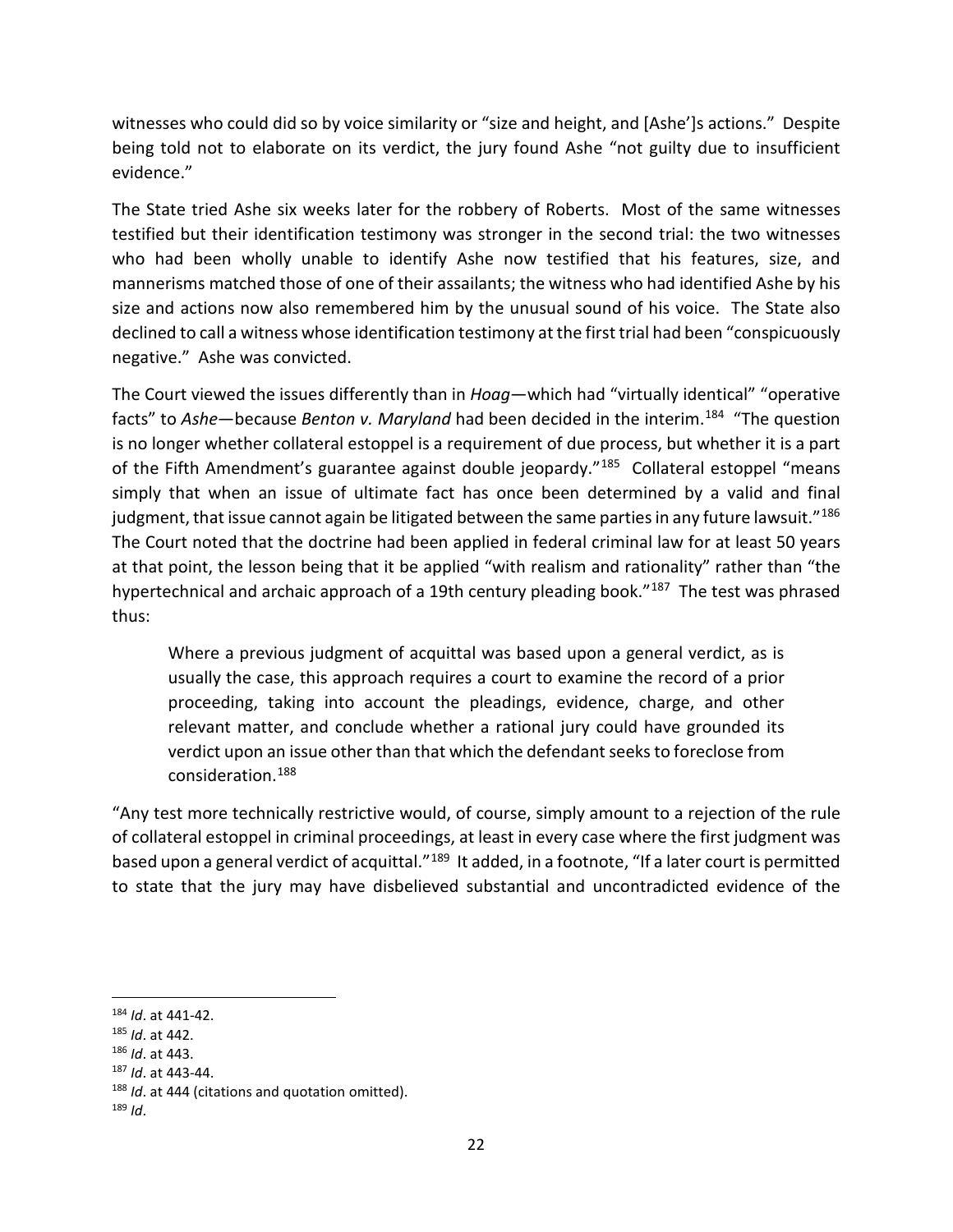prosecution on a point the defendant did not contest, the possible multiplicity of prosecutions is staggering."[190](#page-22-0)

The Court had no problem finding that Ashe's second trial violated the law applied in federal prosecutions. Because the record was "utterly devoid" of any indication that a rational jury could have acquitted Ashe in the first trial because of insufficient evidence that a robbery occurred or that Knight was a victim, "[t]he single rationally conceivable issue in dispute before the jury was whether the petitioner had been one of the robbers." $191$  Its general verdict was necessarily its finding that he was not (or at least that he was entitled to an acquittal).<sup>192</sup>

"The ultimate question to be determined, then, in the light of *Benton v. Maryland*, *supra*, is whether this established rule of federal law is embodied in the Fifth Amendment guarantee against double jeopardy."<sup>193</sup> The Court "did not hesitate to hold that it is[,]" as it saw no difference between the successive trial in Ashe's case and successive trials for the same victim's robbery.<sup>[194](#page-22-4)</sup> It summarized its holding and distinguished the claim from related aspects of charging and punishment:

The question is not whether Missouri could validly charge the petitioner with six separate offenses for the robbery of the six poker players. It is not whether he could have received a total of six punishments if he had been convicted in a single trial of robbing the six victims. It is simply whether, after a jury determined by its verdict that the petitioner was not one of the robbers, the State could constitutionally hale him before a new jury to litigate that issue again.<sup>[195](#page-22-5)</sup>

#### B. There were problems from the beginning.

Justice Burger dissented. "Nothing in the language or gloss previously placed on this provision of the Fifth Amendment remotely justifies the treatment that the Court today accords to the collateral-estoppel doctrine."[196](#page-22-6) He called it "truly a case of expanding a sound basic principle beyond the bounds—or needs—of its rational and legitimate objectives to preclude harassment of an accused."<sup>[197](#page-22-7)</sup> In his view, the Court turned its "firm constitutional commitment against repeated trials for 'the same offence'" into "a 'same evidence' test."[198](#page-22-8) Under the *Blockburger* test, Ashe's convictions in the first and second trials would have been permitted because each

<span id="page-22-0"></span> <sup>190</sup> *Id*. at 444 n.9 (citation and quotation omitted). The fact-finder's ability to rationally disregard some or all of uncontested testimony is, of course, a tenet of sufficiency review. *Chambers v. State*, 805 S.W.2d 459, 461 (Tex. Crim. App. 1991).

<span id="page-22-1"></span><sup>191</sup> *Id*. at 445. 192 *Id*.

<span id="page-22-2"></span>

<span id="page-22-4"></span><span id="page-22-3"></span><sup>193</sup> *Id*. 194 *Id*. at 445-46. 195 *Id*. at 446.

<span id="page-22-7"></span><span id="page-22-6"></span><span id="page-22-5"></span><sup>196</sup> *Id*. at 460 (Burger, J., dissenting). 197 *Id*. at 460-61. 198 *Id*. at 463.

<span id="page-22-8"></span>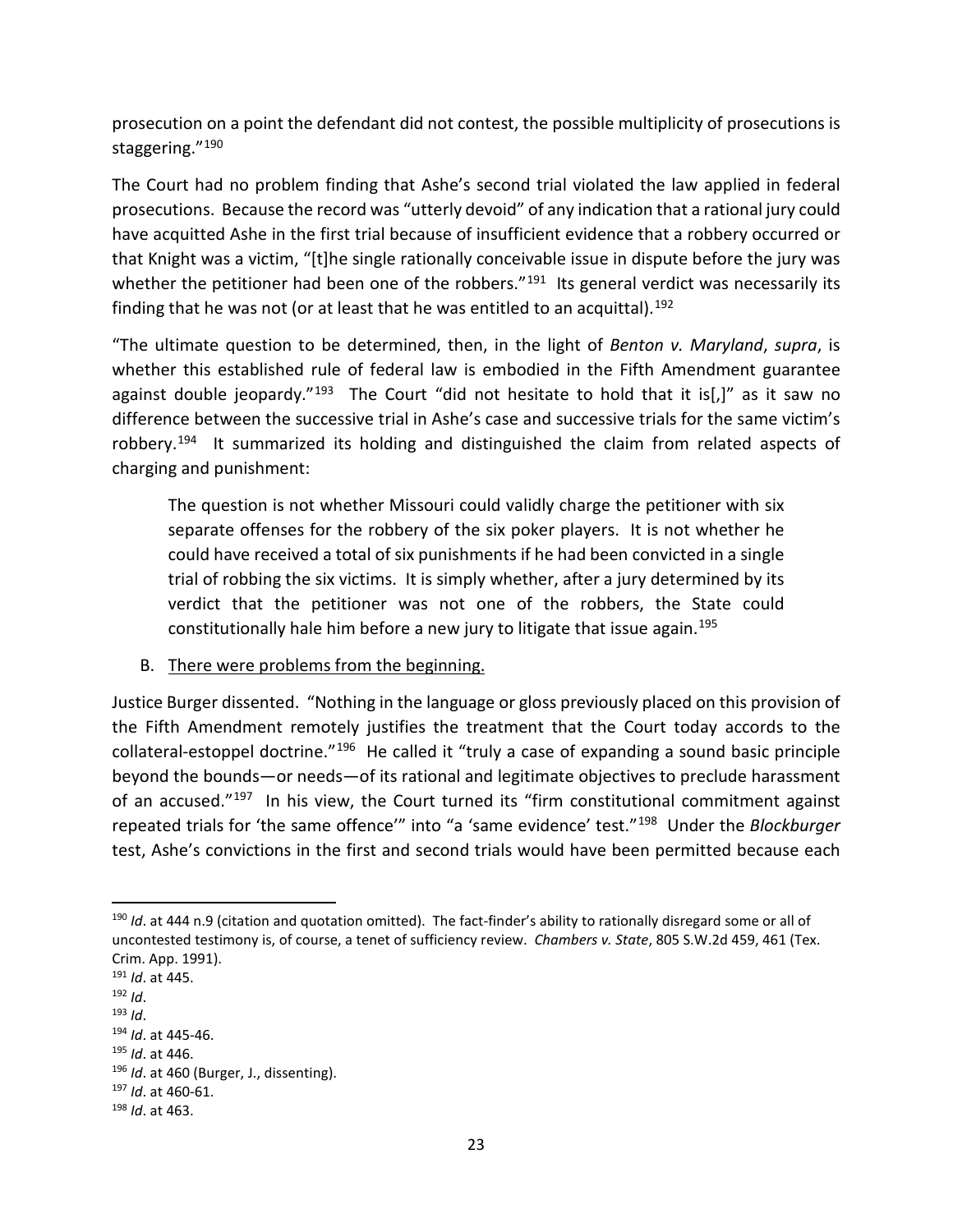contained an element the other did not—a different victim.<sup>[199](#page-23-0)</sup> By suddenly "superimpos[ing]" a "new and novel collateral-estoppel gloss" based on the Court's application of collateral estoppel to federal prosecutions as a matter of its supervisory power over the federal court system, the Court found a double jeopardy "ingredient that eluded judges and justices for nearly two centuries."[200](#page-23-1)

Justice Burger had practical complaints as well. He pointed out that the doctrine's rationale and application in civil proceedings made its form in Ashe's case "a strange mutant."<sup>201</sup> In civil cases, collateral estoppel is justified as conserving judicial and party resources and providing finality, and it applies to parties on each side who are identical to or have the same interest in the initial litigation.<sup>202</sup> Here, the complainant's are different, the State's interest in conserving resources is trumped by its interest in multiple convictions (to which the majority did not dispute), and the State cannot rely on collateral estoppel to stop a defendant from asserting his innocence.<sup>203</sup>

#### C. The dissent's complaints have been well taken.

Practically, the Court has repeatedly and consistently noted the poor fit of collateral estoppel to criminal law. Just 10 years later, for example, the Court explained the problems that arise due to the government's inability to obtain "the kind of full and fair opportunity to litigate that is a prerequisite of estoppel":[204](#page-23-5)

- the prosecution's discovery rights in criminal cases are limited by rule and constitutional privileges
- it is prohibited from being granted a directed verdict or from obtaining a judgment notwithstanding the verdict no matter how clear the evidence in support of guilt
- it cannot secure a new trial on the ground that an acquittal was plainly contrary to the weight of the evidence
- it cannot secure appellate review where a defendant has been acquitted

The Court was not saying these are bad rules—they just undercut the rationale for estoppel because they prevent the government from demonstrating that an acquittal was born of compassion or compromise.<sup>[205](#page-23-6)</sup> "Under contemporary principles of collateral estoppel, this factor strongly militates against giving an acquittal preclusive effect."<sup>[206](#page-23-7)</sup> Although the Court was careful to avoid suggesting that the availability of appellate review is "always an essential

- 
- 

<span id="page-23-6"></span>

<span id="page-23-1"></span><span id="page-23-0"></span><sup>199</sup> *Id*. at 464. 200 *Id*.

<span id="page-23-3"></span><span id="page-23-2"></span><sup>201</sup> *Id*. 202 *Id*. 203 *Id*. at 464-65.

<span id="page-23-5"></span><span id="page-23-4"></span><sup>204</sup> *Standefer*, 447 U.S. at 22 (internal quotations omitted). 205 *Id*. at 22.

<span id="page-23-7"></span><sup>206</sup> *Id*. at 23.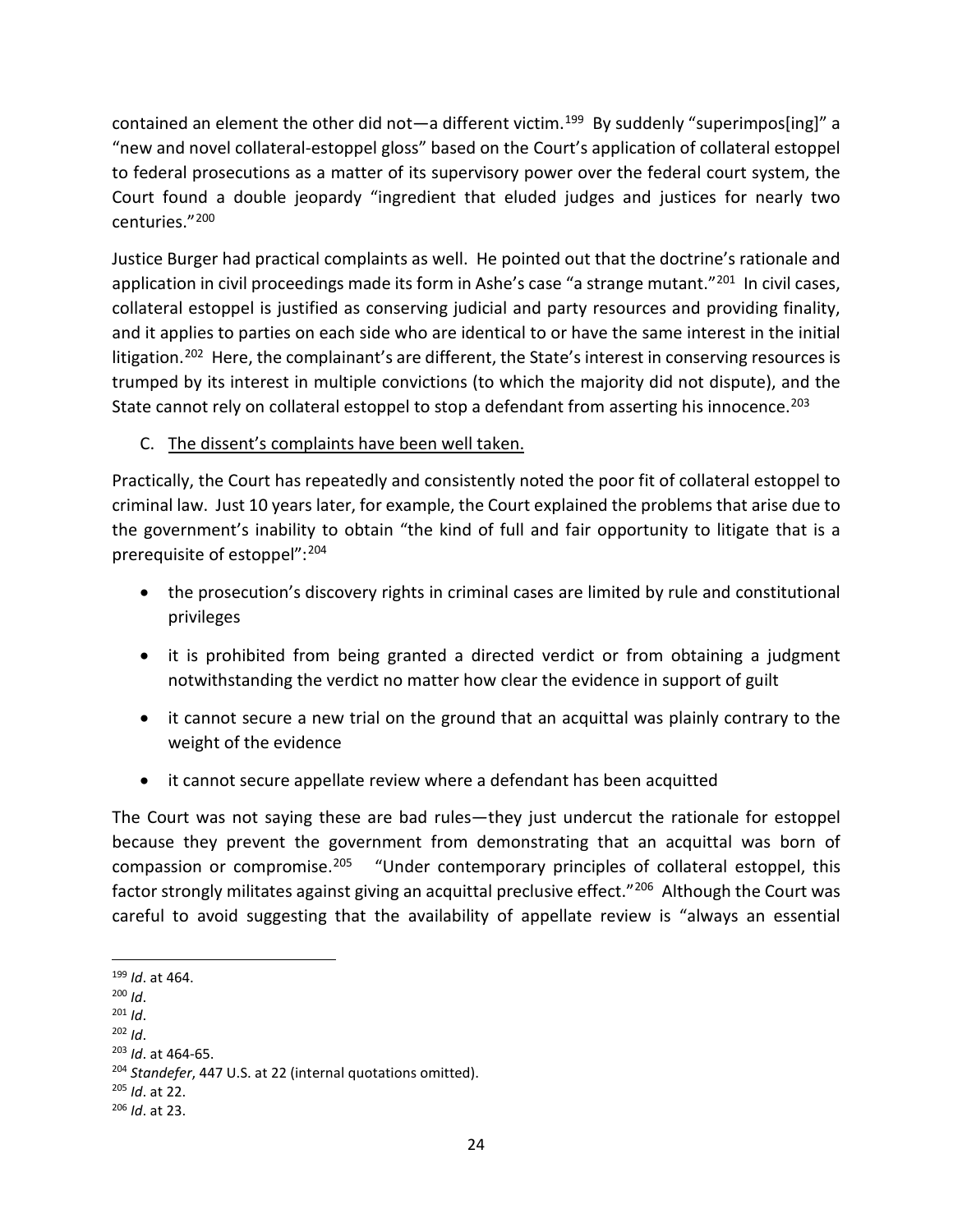predicate of estoppel[,]" it did say that 1) the confidence that the result of the litigation was substantially correct is the premise underlying estoppel, and 2) such confidence is "often unwarranted" in the absence of appellate review or similar procedures.<sup>[207](#page-24-0)</sup>

And in 2016, the majority again reminded us that the preclusion doctrine is premised "[i]n significant part" on "an underlying confidence that the result achieved in the initial litigation was substantially correct."<sup>208</sup> In civil litigation, "the availability of appellate review is a key factor" to establishing this confidence, and "inability to obtain review is exceptional."<sup>209</sup> "In criminal cases, however, only one side (the defendant) has recourse to an appeal from an adverse judgment on the merits."[210](#page-24-3) A jury's verdict of acquittal is unassailable. As a result, any application of the preclusion doctrine must be "guarded," and any indication that the acquittal resulted from compromise, compassion, or misunderstanding should "strongly militate[] against" giving it preclusive effect.<sup>[211](#page-24-4)</sup> The Court also reminded us that the burden is on the defendant to show that the issue to be relitigated was "actually decided" by the prior verdict of acquittal.<sup>[212](#page-24-5)</sup>

Numerous justices have cautioned against its use. Justice Alito, joined by Justices Scalia and Thomas, said in his dissent to *Yeager* that it is "imperative that the doctrine of issue preclusion be applied with the rigor prescribed in *Ashe*[; l]oose application of the doctrine will lead to exceedingly complicated and protracted litigation, both in the trial court and on appeal, and may produce unjust results."[213](#page-24-6) Justice Kennedy agreed that it was unclear whether Yeager met the "demanding standard" of proving it would have been irrational for the jury to acquit without finding a given fact in his favor. $214$ 

The result is that, regardless of whether issue preclusion persists as a branch of jeopardy law, success with it should be difficult. In effect, the Court has effectively limited its application while attempting to retain its applicability. An interesting test of its applicability is currently pending before the Court of Criminal Appeals. In *Ex parte Adams*, that Court is considering the preclusive effect of defenses.<sup>[215](#page-24-8)</sup> Adams was acquitted of aggravated assault, having claimed defense of a third person. The question is whether that is an ultimate fact that precludes trial for stabbing someone not directly involved in the altercation.

There are other signs that the doctrine is not as reliable as it perhaps once was. Beyond the renewed insistence on the rigor of the test, the Supreme Court has also chosen not to cast the "ultimate question" as *Ashe* did, *e.g.*, as whether an established rule (collateral estoppel) is

<span id="page-24-7"></span><sup>214</sup> *Id*. at 127 (Kennedy, J., concurring).

<span id="page-24-0"></span> <sup>207</sup> *Id*. at 23 n. 18. The Court added that the outcomes of trials of co-defendants are complicated by the fact that some evidence is admissible as to one but not the other. *Id*. at 23-24.

<span id="page-24-2"></span><span id="page-24-1"></span><sup>208</sup> *Bravo-Fernandez*, 137 S. Ct. at 358 (citations and internal quotations omitted). 209 *Id*. 210 *Id*.

<span id="page-24-3"></span>

<span id="page-24-5"></span><span id="page-24-4"></span><sup>211</sup> *Id*. (citation omitted). 212 *Id*. at 359.

<span id="page-24-6"></span><sup>213</sup> *Yeager*, 557 U.S. at 133 (2009) (Alito, J., dissenting).

<span id="page-24-8"></span><sup>215</sup> PD-0711-18, submitted 2/13/19.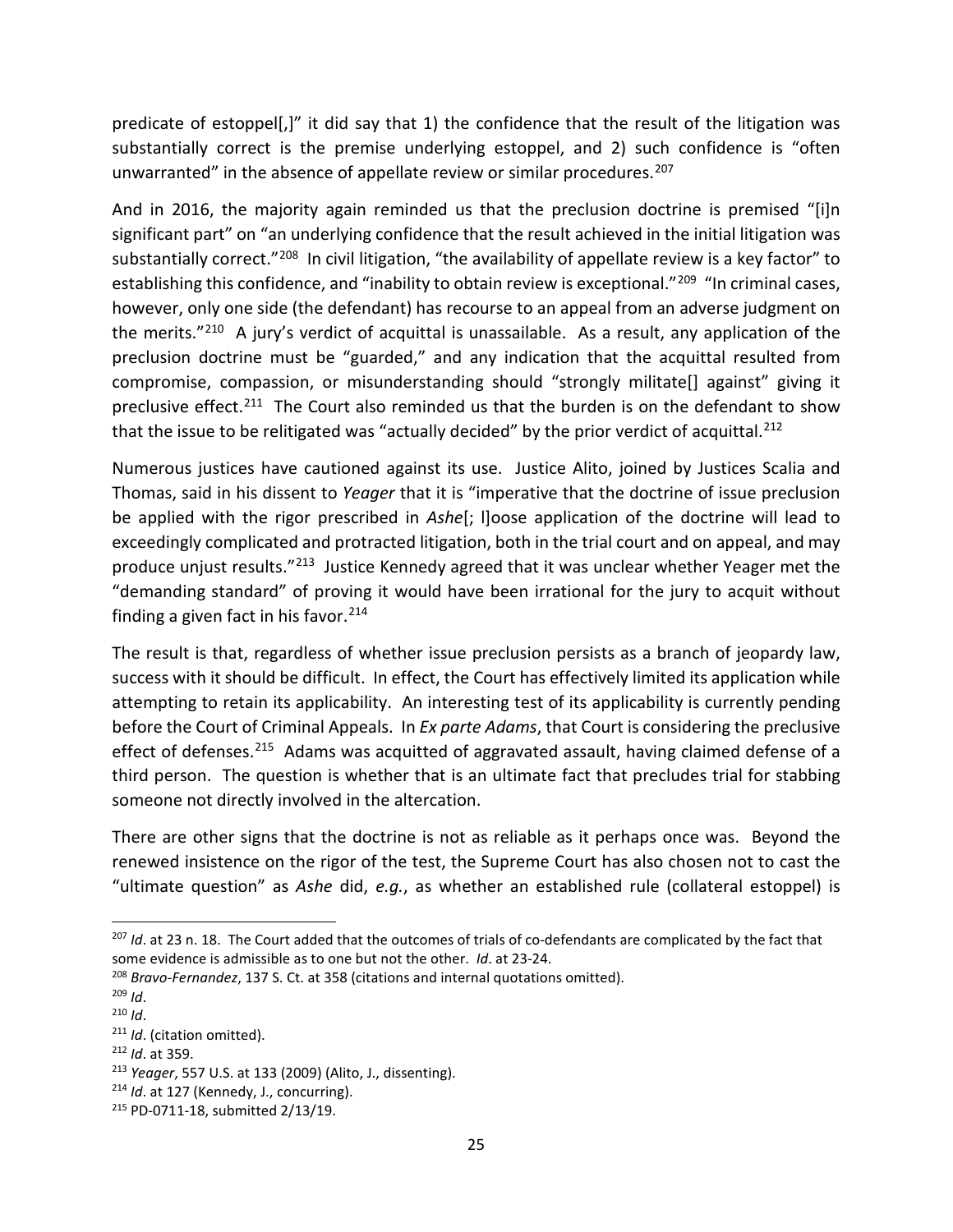"embodied" in the Clause. Instead, the Court returned (ironically) to Hoag's argument and the text of the Clause by requiring a showing that a defendant was effectively if not technically being tried a second time for the "same offense." In *Yeager v. U.S.*, for example, it framed "[t]he proper question, under the Clause's text," as "whether it is appropriate to treat the insider trading charges as the 'same offence' as the fraud charges."<sup>[216](#page-25-0)</sup>

The way in which the majority in *Currier v. Virginia*, [217](#page-25-1) decided last year, framed the analysis was interesting. Although it discussed *Ashe* at length, the majority never used the terms "issue preclusion," "collateral estoppel," or any derivations thereof. Nor did it mention that *Ashe* applied a common-law concept as part of its supervisory power over federal prosecution. Instead, the majority recast *Ashe* as holding that, under the circumstances presented therein, relitigation of Ashe's participation in the robbery "would be tantamount to the forbidden relitigation of the *same offense* resolved at the first trial."[218](#page-25-2) It continued: "*Ashe*'s suggestion that the relitigation of an issue can sometimes amount to the impermissible relitigation of an offense represented a significant innovation in our jurisprudence."<sup>219</sup> "To say that the second trial is tantamount to a trial of the same offense as the first and thus forbidden by the Double Jeopardy Clause, we must be able to say that 'it would have been *irrational* for the jury' in the first trial to acquit without finding in the defendant's favor on a fact essential to a conviction in the second."[220](#page-25-4)

#### D. Four members of the Court would overrule *Ashe*.

Of course, this led four members of the Court to the conclusion that *Ashe* should be overruled. Unlike the Seventh Amendment's Reexamination Clause, the plurality said, "the [Double Jeopardy] Clause speaks not about prohibiting the relitigation of issues or evidence but offenses."<sup>[221](#page-25-5)</sup> The Fifth Amendment took its cue from common law pleas that "barred only repeated prosecution for the same identical act and crime, not the retrial of particular issues or evidence."[222](#page-25-6) The double jeopardy test propounded in *Blockburger* confirms this understanding: "the defendant must show an identity of *statutory elements* between the two charges against him; it's not enough that a substantial overlap exists in the *proof* offered to establish the crimes."<sup>[223](#page-25-7)</sup> "[T]his Court has emphatically refused to import into criminal double jeopardy law the civil law's more generous 'same transaction' or same criminal 'episode' test."<sup>224</sup>

This distinction was present in *Ashe*, as well, the plurality claimed. "[E]ven there a court's ultimate focus remains on the practical identity of offenses, and the only available remedy is the

<span id="page-25-0"></span> <sup>216</sup> 557 U.S. 110, 119 (2009).

<span id="page-25-1"></span><sup>217</sup> *Currier v. Virginia*, 138 S. Ct. 2144 (2018).

<span id="page-25-2"></span><sup>218</sup> *Id*. at 2149 (emphasis added).

<span id="page-25-3"></span> $219$  *Id.* 

<span id="page-25-4"></span><sup>220</sup> *Id*. at 2150 (citation omitted, emphasis in original).

<span id="page-25-5"></span><sup>221</sup> *Id*. at 2152 (plurality).

<span id="page-25-6"></span><sup>&</sup>lt;sup>222</sup> *Id.* at 2152-53 (internal quotation omitted).

<span id="page-25-7"></span><sup>223</sup> *Id*. at 2153 (quotation and alterations omitted, emphasis in *Currier*).

<span id="page-25-8"></span><sup>224</sup> *Id*. at 2154.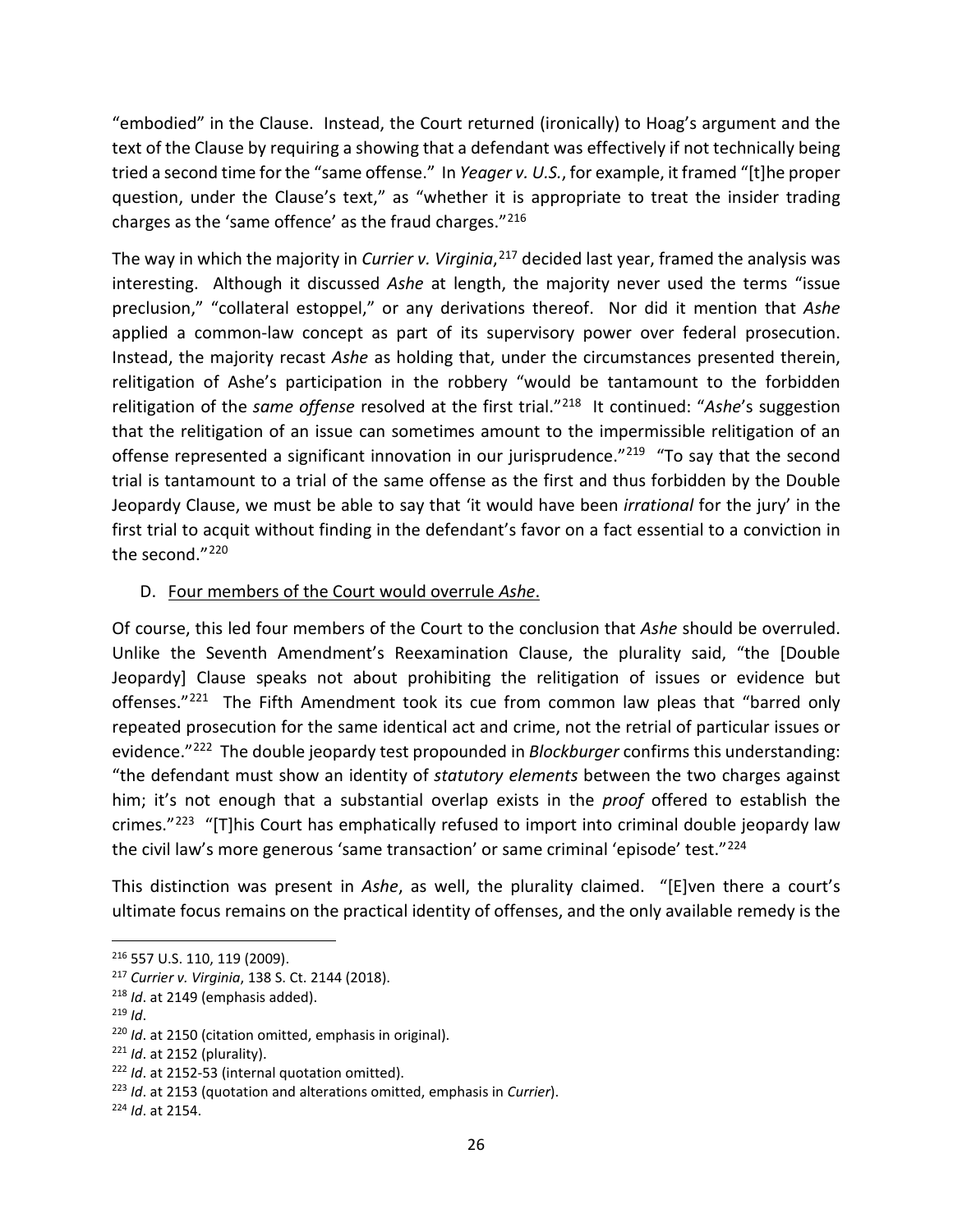traditional double jeopardy bar against the retrial of the same offense—not a bar against the relitigation of issues or evidence."<sup>225</sup> It suggested that, "within a single action," the "law of the case doctrine" would be the better choice.<sup>226</sup> In addition to its legal objections, the plurality outlined the general poor fit that civil preclusion principles have to criminal proceedings in which one party cannot obtain review of past trials or claim the benefits in future ones.<sup>[227](#page-26-2)</sup>

#### E. Things to consider when raising preclusion.

# i. *Was the prior proceeding a qualifying proceeding?*

This may sound dumb, but there cannot be double jeopardy without a prior jeopardy. In *State v.*  Waters,<sup>[228](#page-26-3)</sup> the Court of Criminal Appeals reversed a 1986 opinion that said a negative finding on an allegation at a probation revocation hearing would have preclusive effect on a trial for the conduct underlying the allegation. Jeopardy does not attach to an offense alleged as grounds for revocation because a defendant is not on trial for that offense and faces no punishment for it.<sup>[229](#page-26-4)</sup> Put bluntly, "no aspect of the Fifth Amendment's double jeopardy protections appl[ies.]"<sup>[230](#page-26-5)</sup>

# ii. *Did it happen to your client?*

In Standefer v. U.S.,<sup>[231](#page-26-6)</sup> Standefer was indicted for, *inter alia*, aiding and abetting a revenue official in accepting payments of what amounts to a bribe. Prior to trial, that public official was acquitted of accepting those payments. Standefer moved to have the charges against him dismissed in part because of the doctrine of nonmutual collateral estoppel; if the official never accepted payments, Standefer could not have aided and abetted him. The government, he argued, should not be able to effectively relitigate the official's guilt. The Supreme Court held, in a footnote, that the Double Jeopardy Clause had no application between defendants.<sup>[232](#page-26-7)</sup> "While symmetry of results may be intellectually satisfying, it is not required."<sup>233</sup>

#### iii. *Did you create your own problem?*

In *Currier*, the Supreme Court considered whether a defendant who agrees to have related charges against him tried in two trials instead of one can prevent the second trial by claiming a jeopardy violation by collateral estoppel. Currier helped steal a safe full of guns and cash from a

<span id="page-26-8"></span><sup>233</sup> *Id*. at 25.

<span id="page-26-0"></span> <sup>225</sup> *Id*. at 2153.

<span id="page-26-1"></span><sup>226</sup> *Id*. at 2154.

<span id="page-26-2"></span><sup>227</sup> *Id*. at 2154-55.

<span id="page-26-3"></span><sup>228</sup> *State v. Waters*, 560 S.W.3d 651 (Tex. Crim. App. 2018), *overruling Ex parte Tarver*, 725 S.W.2d 195 (Tex. Crim. App. 1986).

<span id="page-26-4"></span><sup>229</sup> *Waters*, 560 S.W.3d at 659.

<span id="page-26-5"></span><sup>&</sup>lt;sup>230</sup> *Id*. at 660. The Court also held that common-law estoppel would not apply as between a revocation proceeding and a full-on trial, for multiple reasons. *Id*. at 661-63.

<span id="page-26-6"></span><sup>231 447</sup> U.S. 10 (1980).

<span id="page-26-7"></span><sup>232</sup> *Standefer*, 447 U.S. at 22 n.16. But the Court addressed the applicability *vel non* of the doctrine as a matter of federal criminal procedure.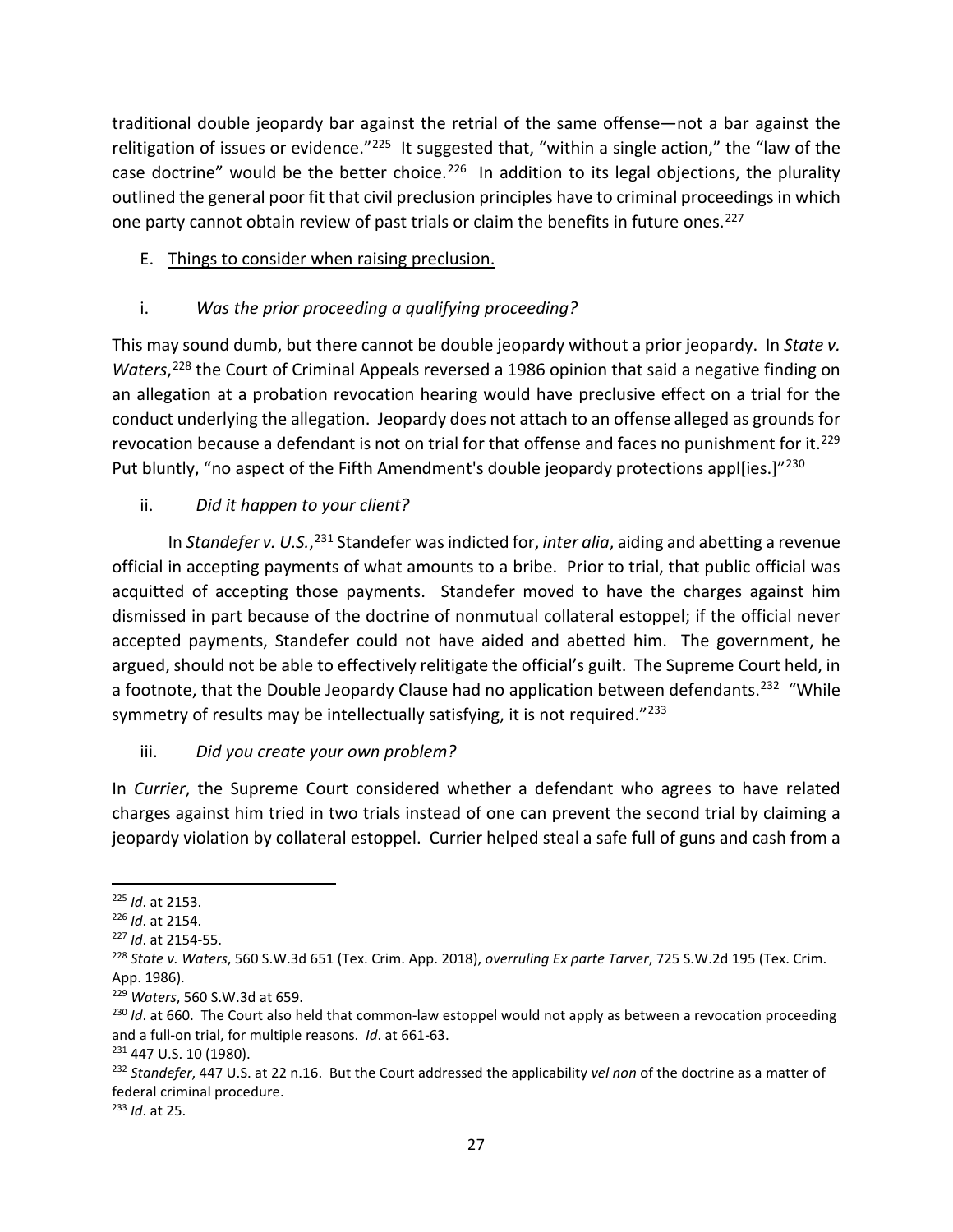house. He was charged with burglary, larceny, and unlawful possession of a firearm because he had a previous felony conviction for burglary and larceny. Currier agreed to a severance of the charges so the prior felonies, admissible to prove unlawful possession, would not prejudice the jury's consideration of the charged burglary and larceny. The burglary/larceny was tried first, and Currier was acquitted. Currier then moved to stop the second trial because it would constitute double jeopardy and, alternatively, that the government should be prevented from relitigating any issue resolved in his favor in the first. The trial court proceeded with trial, and he was convicted of felon-in-possession.

The majority did not have to determine whether the government was attempting to relitigate facts necessarily decided in Currier's favor in the first trial, however, because Currier consented to the sequence of trials. "If a defendant's consent to two trials can overcome concerns lying at the historic core of the Double Jeopardy Clause, so too we think it must overcome a double jeopardy complaint under *Ashe*."[234](#page-27-0) In short, "consenting to two trials when one would have avoided a double jeopardy problem precludes any constitutional violation associated with holding a second trial."<sup>[235](#page-27-1)</sup>

Notably, this is not a case in which a defendant is forced to trade one constitutional right for another; there is no constitutional bar to joint trials of related cases with appropriate cautionary instructions.[236](#page-27-2) Instead, "Mr. Currier faced a lawful choice between two courses of action that each bore potential costs and rationally attractive benefits. It might have been a hard choice. But litigants every day face difficult decisions.["237](#page-27-3)

# iv. *Do you have a prior determination to hang your hat on?*

It is easy enough to say neither the Clause nor collateral estoppel apply within a single (noncontinued) proceeding. It is appropriately difficult to prove that a prior determination was necessarily based on a specific fact. But it can be unnecessarily difficult to know if you even have a prior determination because the effect of inconsistent outcomes on preclusion is counterintuitive.

What if there is an acquittal on one count but a mistrial on a related count? In *Yeager v. U.S.*, [238](#page-27-4) the Court held that a retrial on the hung count may be precluded by acquittal on related charges. Yeager, a senior vice president of a broadband company, was alleged to have made false and misleading statements to investors about a nationwide fiberoptic system under development (fraud) and making \$19 million from the sales of stock he sold thereafter (insider trading). There were 126 counts. Following 13 weeks of trial, four days of deliberations, and an *Allen* charge, the jury acquitted Yeager on the fraud counts but hung on the insider trading counts.

<span id="page-27-0"></span> <sup>234</sup> *Currier*, 138 S. Ct. at 2150.

<span id="page-27-1"></span><sup>235</sup> *Id*. at 2151.

<span id="page-27-2"></span><sup>236</sup> *Id*.

<span id="page-27-3"></span><sup>237</sup> *Id*. at 2152.

<span id="page-27-4"></span><sup>238</sup> 557 U.S. 110 (2009).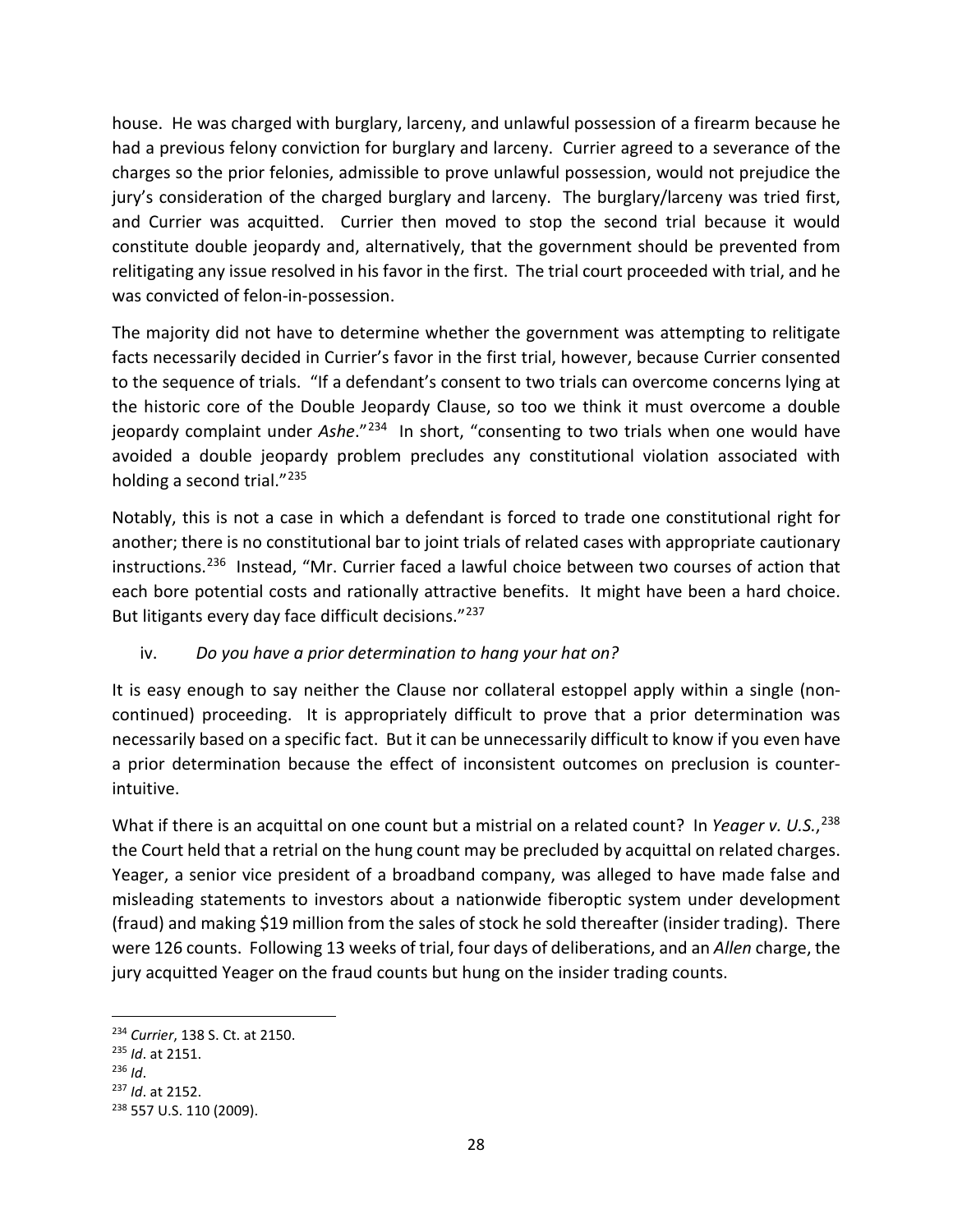The government re-indicted Yeager on some of the insider trading counts, narrowing their focus. He moved to dismiss on issue-preclusion grounds, arguing that the acquittals on fraud meant the jury necessarily found that he did not possess material, nonpublic information—an element essential to both offenses. Despite acknowledging the government's interest in "one complete opportunity to convict"—the rationale for allowing retrials after mistrials—the Court did not see that as the applicable interest because it concluded that hanging on insider training was a "logical wrinkle," a "nonevent" that was "not a 'relevant' part of the 'record of [the] prior proceeding."<sup>[239](#page-28-0)</sup> "Because a jury speaks only through its verdict, its failure to reach a verdict cannot—by negative implication—yield a piece of information that helps put together the trial puzzle."<sup>240</sup> "To ascribe meaning to a hung count would presume an ability to identify which factor was at play in the jury room."<sup>[241](#page-28-2)</sup> Once any consideration of the hung counts was eliminated from the analysis, the test was easy. "[I]f the possession of insider information was a critical issue of ultimate fact in all of the charges against petitioner, a jury verdict that necessarily decided that issue in his favor protects him from prosecution for any charge for which that is an essential element."<sup>[242](#page-28-3)</sup>

In a footnote, the Court made an observation that should have given it pause: having to rebut all the possible motivations for the hung count would make it impossible for the defendant to satisfy his burden of showing the jury necessarily decided the issue in his favor.<sup>243</sup> But that's the point of the *Ashe* analysis, which the Court has increasingly said must be applied rigorously.

What if you are convicted of an offense, acquitted of conspiring to commit it, and the conviction is reversed on appeal? Bravo-Fernandez (Bravo) was an entrepreneur in Puerto Rico.<sup>244</sup> Bravo took Martinez-Maldonado (Martinez), a senator for the Commonwealth, on an all-expenses-paid trip to Las Vegas. The government alleged that this trip was intended as a bribe to facilitate the passage of legislation that would help Bravo's business. Bravo and Martinez were charged with bribery, conspiracy to commit bribery, and traveling in interstate commerce in furtherance of that bribery. Both were convicted of bribery but acquitted of the conspiracy and travel charges. The bribery convictions were vacated on appeal due to charge error that would have affected all the verdicts. On remand, both moved for acquittals based on issue-preclusion; the only contested issue at trial was the offer and acceptance of a bribe and they were acquitted of the charges related to that bribery.

The question for the Court was whether the Double Jeopardy Clause bars retrial when the jury returns irreconcilably inconsistent verdicts but the verdict of guilt is vacated for legal error unrelated to the inconsistency.<sup>[245](#page-28-6)</sup> The "critical inquiry" was whether the jury "actually decided"

<span id="page-28-1"></span><span id="page-28-0"></span><sup>239</sup> *Id*. at 118, 120-21 (citing *Ashe*). 240 *Id*. at 121.

<span id="page-28-2"></span> $^{241}$  *Id.* 

<span id="page-28-3"></span><sup>242</sup> *Id*. at 123.

<span id="page-28-5"></span>

<span id="page-28-4"></span><sup>243</sup> *Id*. at 121 n.6. 244 *Bravo-Fernandez v. U.S.*, 137 S. Ct. 352 (2016).

<span id="page-28-6"></span><sup>245</sup> *Id*. at 362.